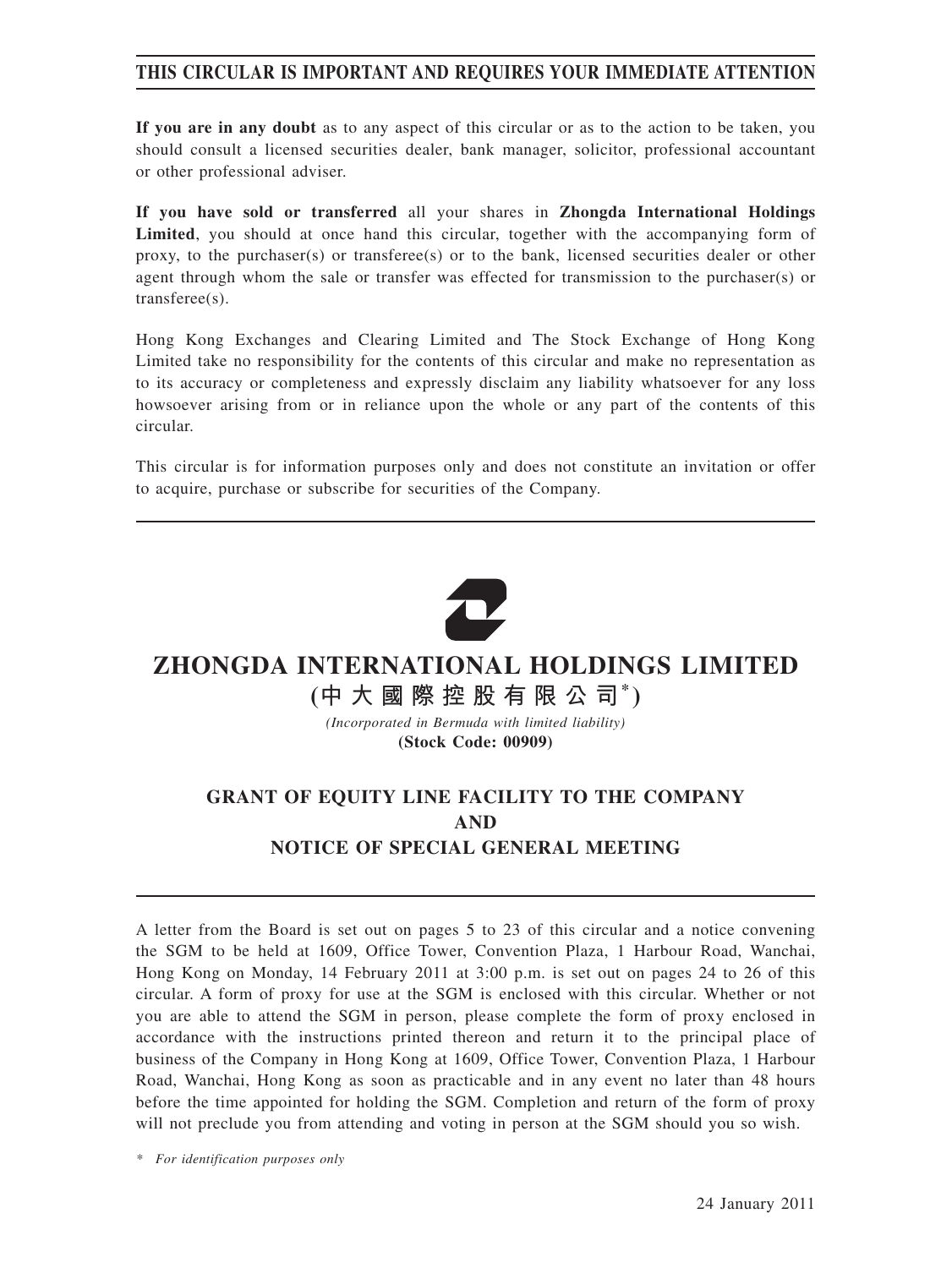# **CONTENTS**

## Page

| Letter from the Board (1) contained the contract of the state of the state of the state of the state of the state of the state of the state of the state of the state of the state of the state of the state of the state of t |  |
|--------------------------------------------------------------------------------------------------------------------------------------------------------------------------------------------------------------------------------|--|
|                                                                                                                                                                                                                                |  |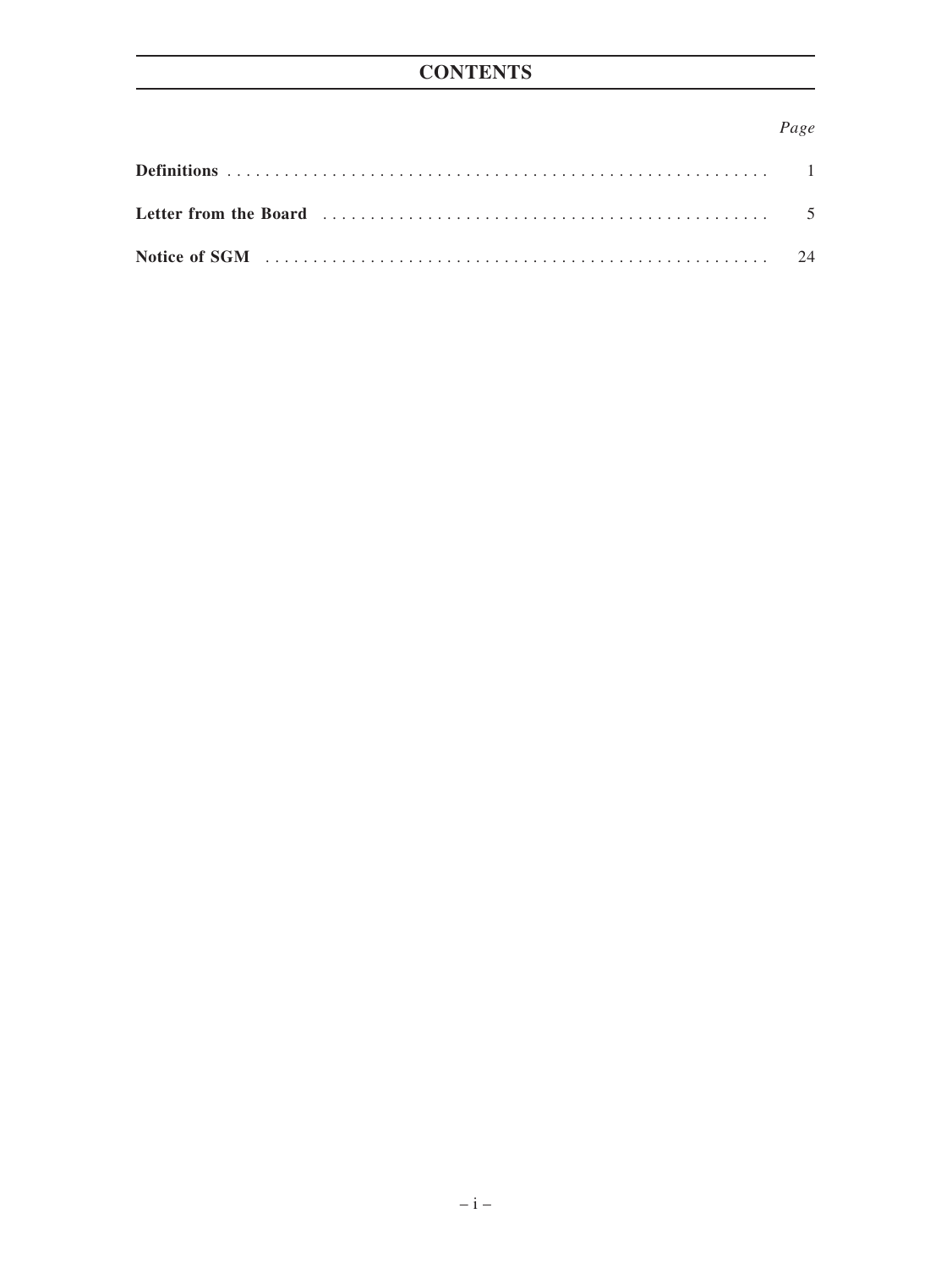*In this circular, unless the context otherwise requires, the following terms shall have the following meanings:*

| "acting in concert"   | has the meaning ascribed thereto under the Takeovers<br>Code                                                                                                                                                                  |
|-----------------------|-------------------------------------------------------------------------------------------------------------------------------------------------------------------------------------------------------------------------------|
| "Activation Fee"      | the amount of HK\$2,000,000 which is due and payable<br>by the Company to the Purchaser on the day on which<br>the Company serves a written notice on the Purchaser<br>of its intended activation of the Equity Line Facility |
| "Activation Notice"   | the notice of intended activation of the Equity Line<br>Facility to be issued by the Company to the Purchaser                                                                                                                 |
| "Activation Shares"   | the new Shares which may be issued by the Company<br>in lieu of the payment of all or part of the Activation<br>Fee                                                                                                           |
| "Agreement"           | the First Agreement and the Second Agreement                                                                                                                                                                                  |
| "associate"           | has the meaning ascribed thereto under the Listing<br>Rules                                                                                                                                                                   |
| "Board"               | the board of Directors of the Company                                                                                                                                                                                         |
| "Business Day"        | any day (except any Saturday, Sunday or public<br>holiday) on which banks in Hong Kong are open for<br>business                                                                                                               |
| "Commitment Period"   | has the meaning set forth in the paragraph headed<br>"Equity Line Facility" under the section headed "The<br>Agreement" of this circular                                                                                      |
| "Company"             | Zhongda International Holdings Limited, a company<br>incorporated in Bermuda with limited liability, the<br>Shares of which are listed on the main board of the<br>Stock Exchange                                             |
| "Company Obligations" | the obligations of the Company referred to in the<br>paragraph headed "Long Stop Date" under the section<br>"Equity Line Facility" of this circular                                                                           |
| "connected person"    | has the meaning ascribed thereto under the Listing<br>Rules                                                                                                                                                                   |
| "Directors"           | directors of the Company                                                                                                                                                                                                      |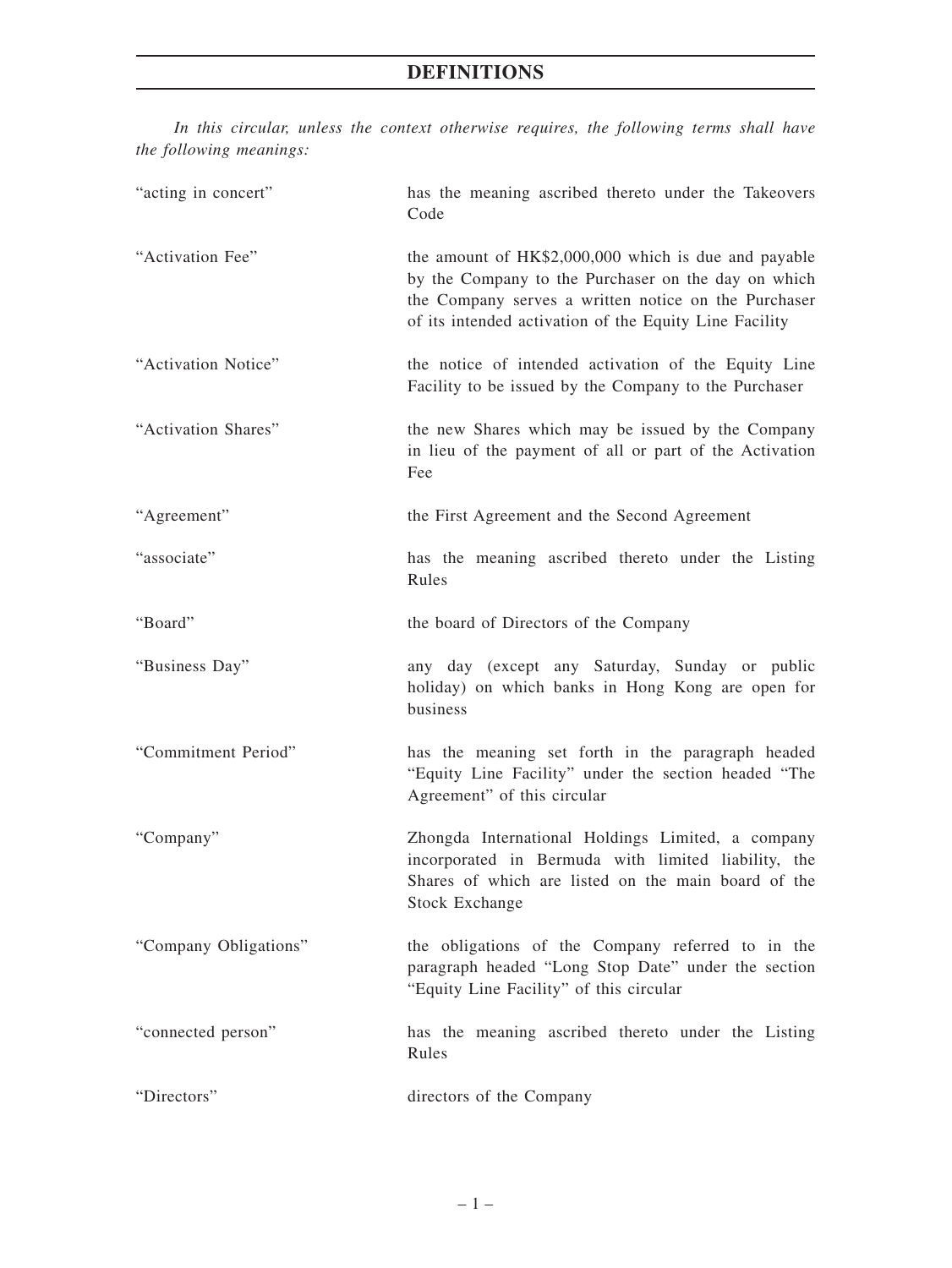# **DEFINITIONS**

| "Draw Down"            | the exercise by the Company of its right to require the<br>Purchaser to subscribe for new Shares under the Equity<br>Line Facility                                                                                                                                                                                                                   |
|------------------------|------------------------------------------------------------------------------------------------------------------------------------------------------------------------------------------------------------------------------------------------------------------------------------------------------------------------------------------------------|
| "Draw Down Amount"     | the dollar amount payable by the Purchaser to the<br>Company in connection with a Draw Down (before<br>adjustment)                                                                                                                                                                                                                                   |
| "Draw Down Conditions" | the conditions precedent to a Draw Down                                                                                                                                                                                                                                                                                                              |
| "Draw Down Notice"     | the notice from the Company to the Purchaser in<br>respect of a Draw Down                                                                                                                                                                                                                                                                            |
| "Draw Down Period"     | with regard to a Draw Down Notice served by the<br>Company, a period of 10 consecutive Trading Days<br>commencing on the Trading Day immediately following<br>the service of such Draw Down Notice provided that<br>the Purchaser may, in its sole and absolute discretion,<br>elect to reduce the number of days comprising the<br>Draw Down Period |
| "Draw Down Share(s)"   | up to 464,370,000 new Shares (based on the Maximum<br>Investment Amount and the Minimum Issue Price) to<br>be issued to the Purchaser by the Company under the<br><b>Equity Line Facility</b>                                                                                                                                                        |
| "Equity Line Facility" | the funding facility extended to the Company by the<br>Purchaser in the form of Draw Downs for the<br>Commitment Period, the brief description of which is<br>set out in the section headed "Equity Line Facility" of<br>this circular                                                                                                               |
| "First Agreement"      | the agreement dated 16 November 2010 between the<br>Company and the Purchaser in relation to the Equity<br>Line Facility                                                                                                                                                                                                                             |
| "Floor Price"          | the price of HK\$0.5922 per Share, being 80% of the<br>VWAP on 15 November 2010, being the Trading Day<br>immediately preceding the date of the First Agreement                                                                                                                                                                                      |
| "HK\$"                 | Hong Kong dollar, the lawful currency of Hong Kong                                                                                                                                                                                                                                                                                                   |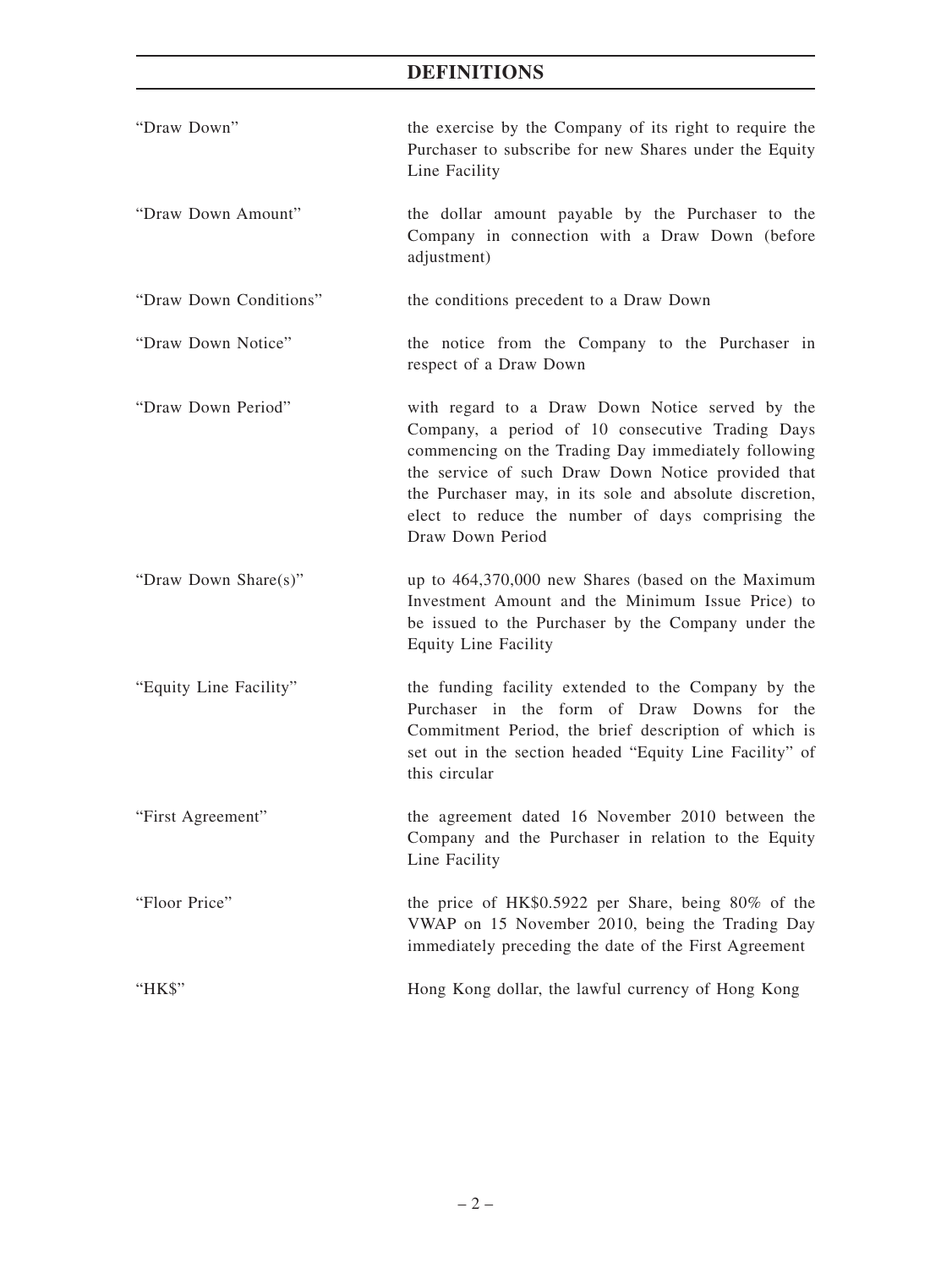# **DEFINITIONS**

| "Implementation Fee"        | an amount of HK\$750,000 which is due and payable by<br>the Company to the Purchaser on the third Trading Day<br>immediately following the day on which the Company<br>has obtained both the approval by the Shareholders of<br>the Special Mandate and the approval of the Listing<br>Committee of the Stock Exchange for the listing of,<br>and permission to deal in, the Implementation Shares |
|-----------------------------|----------------------------------------------------------------------------------------------------------------------------------------------------------------------------------------------------------------------------------------------------------------------------------------------------------------------------------------------------------------------------------------------------|
| "Implementation Shares"     | the new Shares which may be issued by the Company<br>in lieu of paying all or part of the Implementation Fee                                                                                                                                                                                                                                                                                       |
| "Latest Practicable Date"   | 19 January 2011, being the latest practicable date prior<br>to the printing of this circular for the purpose of<br>ascertaining certain information contained herein                                                                                                                                                                                                                               |
| "Listing Rules"             | the Rules Governing the Listing of Securities on the<br>Stock Exchange, as amended from time to time                                                                                                                                                                                                                                                                                               |
| "Maximum Investment Amount" | the amount of HK\$275 million                                                                                                                                                                                                                                                                                                                                                                      |
| "Minimum Acceptable Price"  | the minimum price per Share nominated by the<br>Company in a Draw Down Notice which may not be<br>lower than HK\$0.6169, being 104.167% of the Floor<br>Price and may not be higher than the VWAP on the<br>Trading Day immediately prior to the date of the Draw<br>Down Notice                                                                                                                   |
| "Minimum Issue Price"       | HK\$0.5922 per Share, being the minimum price per<br>Share at which the Company may issue the Draw<br>Down Shares and which represents 96% of the lowest<br>Minimum Acceptable Price                                                                                                                                                                                                               |
| "Purchaser"                 | YA Global Master SPV Ltd., an exempted company<br>incorporated in the Cayman Islands with limited<br>liability                                                                                                                                                                                                                                                                                     |
| "Second Agreement"          | the supplemental agreement to the First Agreement<br>dated 12 January 2011 between the Company and the<br>Purchaser in relation to the Equity Line Facility                                                                                                                                                                                                                                        |
| "SGM"                       | the special general meeting of the Company to be held<br>or any adjournment thereof to approve the Special<br>Mandate                                                                                                                                                                                                                                                                              |
| "Shareholder(s)"            | registered holder(s) of the Shares in issue                                                                                                                                                                                                                                                                                                                                                        |
| "Share $(s)$ "              | share(s) of $HK$0.10$ each in the share capital of the<br>Company                                                                                                                                                                                                                                                                                                                                  |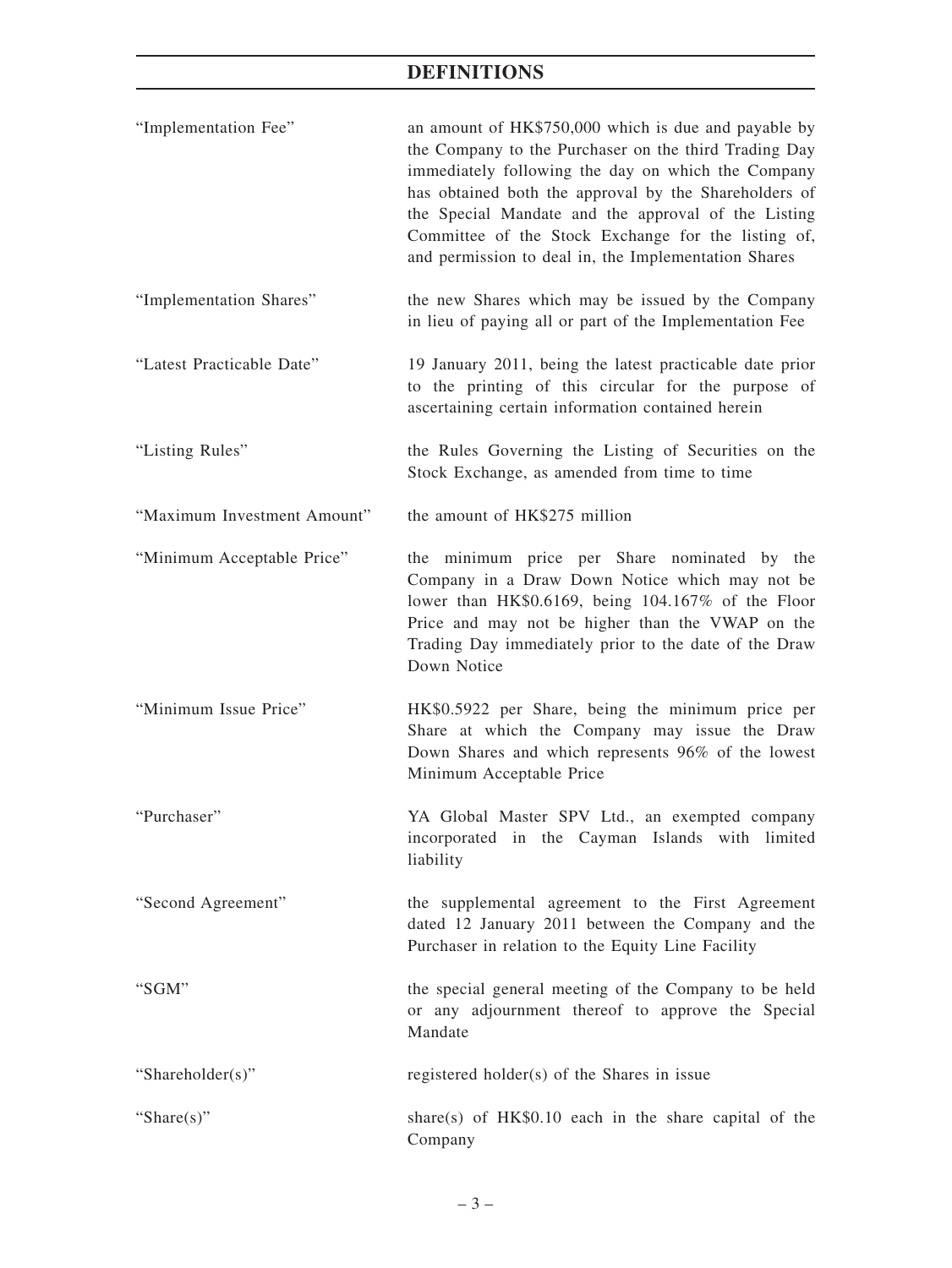# **DEFINITIONS**

| "Special Mandate" | the special mandate to allot, issue and deal with the<br>Draw Down Shares, the Activation Shares and the                                                                                                                                                |  |  |  |  |
|-------------------|---------------------------------------------------------------------------------------------------------------------------------------------------------------------------------------------------------------------------------------------------------|--|--|--|--|
|                   | <b>Implementation Shares</b>                                                                                                                                                                                                                            |  |  |  |  |
| "Stock Exchange"  | The Stock Exchange of Hong Kong Limited                                                                                                                                                                                                                 |  |  |  |  |
| "Takeovers Code"  | the Hong Kong Code on Takeovers and Mergers                                                                                                                                                                                                             |  |  |  |  |
| "Trading Day"     | a day on which, in the usual course, the Stock<br>Exchange is open for the conduct of trading of<br>securities                                                                                                                                          |  |  |  |  |
| "VWAP"            | in relation to a Trading Day, the volume weighted<br>average price per Share traded on the Stock Exchange<br>on that Trading Day, as reported by Bloomberg LP for<br>the period commencing at 10:00 a.m. and ending at<br>4:00 p.m. of that Trading Day |  |  |  |  |
|                   | per cent.                                                                                                                                                                                                                                               |  |  |  |  |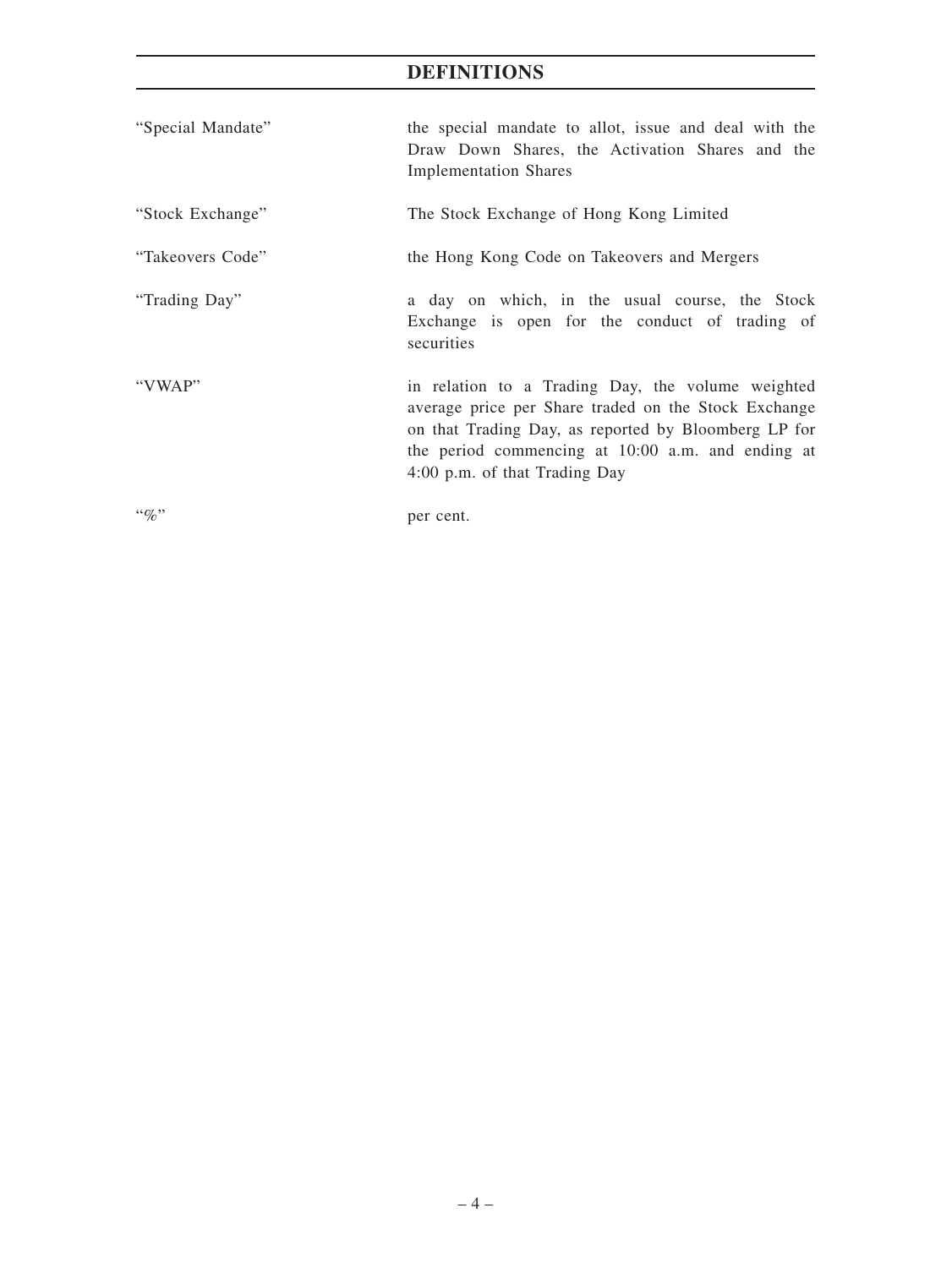

# **ZHONGDA INTERNATIONAL HOLDINGS LIMITED**

**(中大國際控股有限公司\* )**

*(Incorporated in Bermuda with limited liability)* **(Stock Code: 00909)**

*Executive Directors:* Mr. Xu Lian Guo *(Chairman)* Mr. Xu Lian Kuan *(Vice-chairman and Chief Executive Officer)* Mr. Zhang Yuqing *(Vice-chairman)* Mr. Kwok Ming Fai

*Independent non-executive Directors:* Mr. Gu Yao Tian Mr. Sun Ka Ziang Henry Mr. Li Xinzhong

*Registered office:* Clarendon House 2 Church Street Hamilton HM 11 Bermuda

*Principal place of business in Hong Kong:* 1609, Office Tower Convention Plaza 1 Harbour Road Wanchai Hong Kong

24 January 2011

*To the Shareholders*

Dear Sir or Madam,

## **GRANT OF EQUITY LINE FACILITY TO THE COMPANY AND NOTICE OF SPECIAL GENERAL MEETING**

### **1. INTRODUCTION**

Reference is made to the Company's announcements in relation to the Agreement dated 16 November 2010 and 12 January 2011 respectively.

#### **2. THE AGREEMENT**

The Company and the Purchaser entered into the Agreement, pursuant to which the Company has been granted the Equity Line Facility.

The Purchaser is managed by Yorkville Advisors, LLC of Jersey City, New Jersey USA ("**Yorkville**"). Founded in January 2001, Yorkville specializes in providing flexible and cost-effective debt and equity financing to publicly listed companies worldwide. Yorkville

*<sup>\*</sup> For identification purposes only*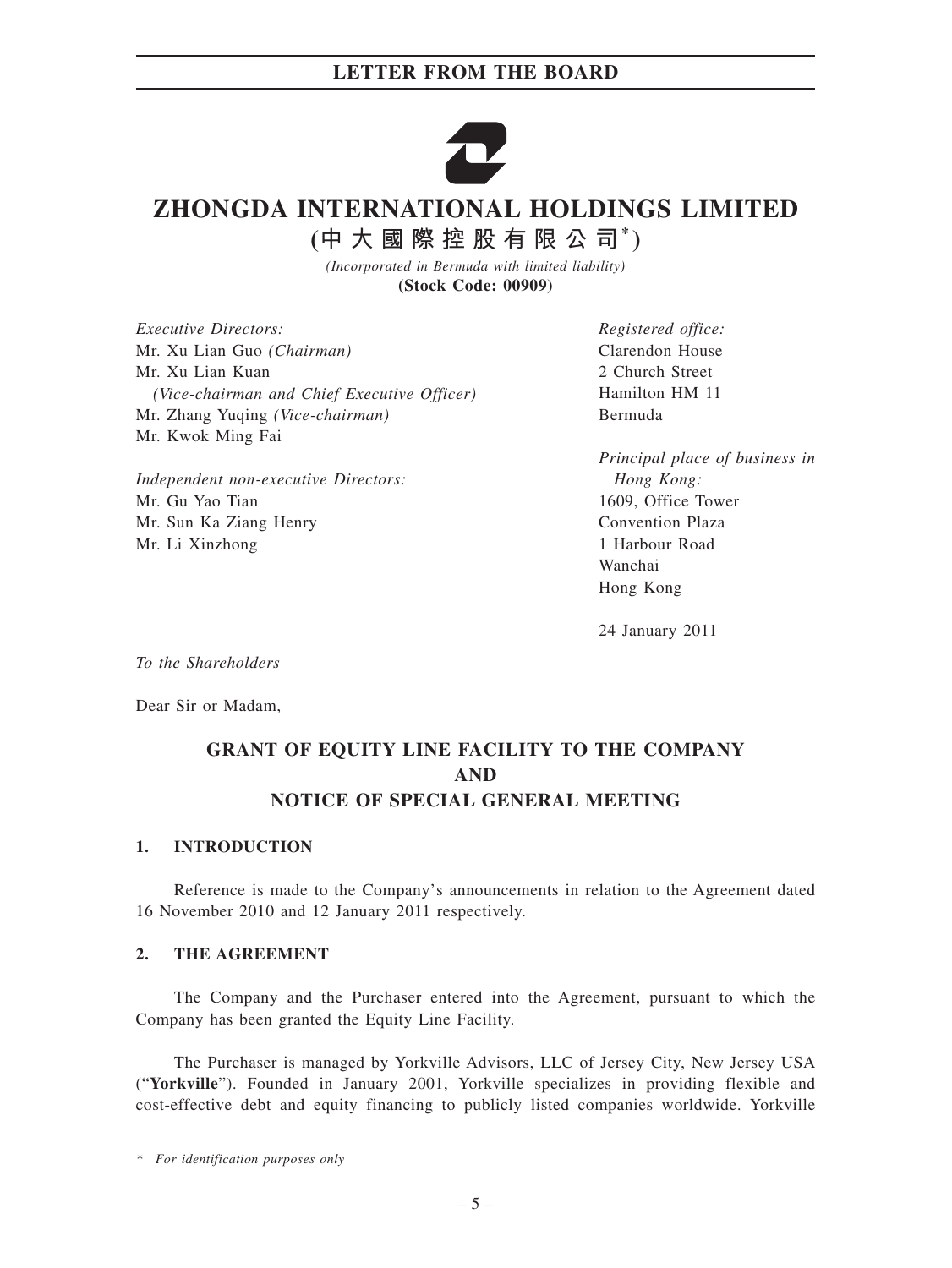has a broad investment mandate and the flexibility to invest across many geographies as well as sectors, including natural resources, technology media and telecommunication, healthcare, industrials and shipping.

To the best of the knowledge, information and belief of the Directors having made all reasonable enquiry, the Purchaser, its ultimate beneficial owners and Yorkville are third parties independent of the Company and are not connected persons of the Company.

#### **Equity Line Facility**

Under the Equity Line Facility, the Company may require the Purchaser to subscribe for the Draw Down Shares for up to the Maximum Investment Amount during the Commitment Period. Each Draw Down Amount will be adjusted so that the number of new Shares to be issued is an integral multiple of 2,000, being the trading board lot of the Shares.

Set out below is a diagram showing how the issue prices for the Draw Down Shares, the Implementation Shares and the Activation Shares are determined:



*Notes:*

- 1. The issue price for the Activation Shares is (a) the VWAP on the Trading Day immediately prior to the date on which the Company serves a written notice on the Purchaser of its intended activation of the Equity Line Facility, or (b) the Floor Price, if such VWAP is lower than the Floor Price.
- 2. The issue price for the Draw Down Shares is 96% of the higher of (i) the Minimum Acceptable Price and (ii) the lowest daily VWAP during the Draw Down Period provided that as regards any Trading Day(s) in the Draw Down Period on which the VWAP is less than the Minimum Acceptable Price or on which trading in the Shares is suspended for any period of time, the VWAP on such Trading Day(s) will be excluded from the calculation of the lowest daily VWAP during the Draw Down Period.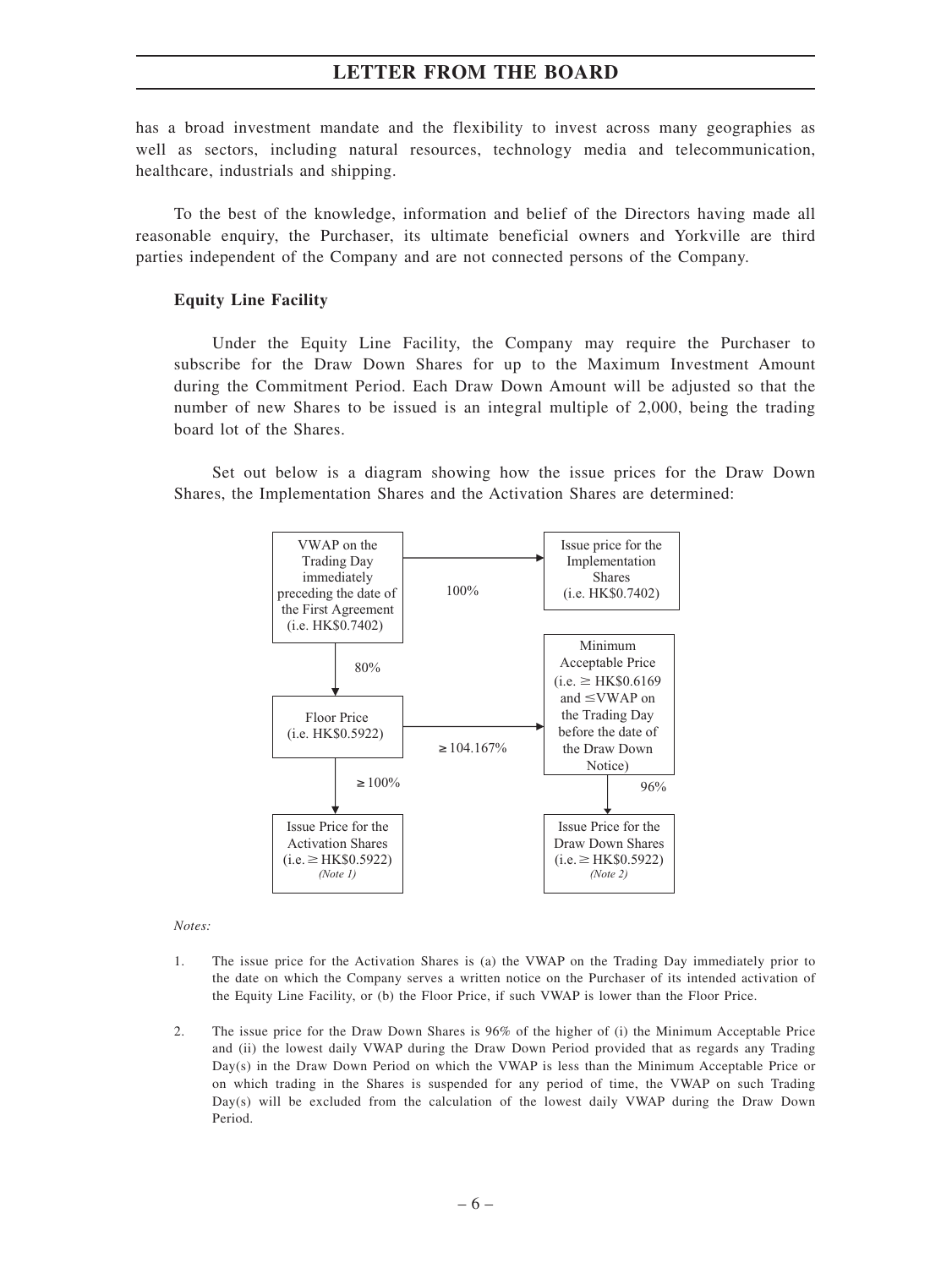3. The issue prices for the Implementation Shares, the Activation Shares and the Draw Down Shares are different as the purposes for the issue of such Shares are different and different reference points are used for their determination. The purposes of the issue of the Implementation Shares and the Activation Shares are to settle the payment of all or part of the Implementation Fee and the Activation Fee. The Implementation Fee represents the fee charged by the Purchaser for agreeing to provide the Equity Line Facility to the Company and the issue price for the Implementation Shares was therefore set at the VWAP on the Trading Day immediately preceding the date of the First Agreement. The Activation Fee represents the fee charged by the Purchaser for the actual utilisation of the Equity Line Facility and the issue price for the Activation Shares will therefore be the VWAP on the Trading Day immediately prior to the date of the Activation Notice unless such price is lower than the Floor Price, in which case, the issue price will be equal to the Floor Price. The issue price of the Draw Down Shares will be determined by the price setting mechanism described in note 2 above with reference to the market price of the Shares at or around the time the relevant Draw Down Notice is issued.

Set out below are the principal terms of the Equity Line Facility:

*Commitment Period:* Commencing on the date of the First Agreement and expiring upon the earliest of: (i) the fifth anniversary of the date of the First Agreement; (ii) the date on which the Equity Line Facility has been fully utilised by the Company by making Draw Downs up to the Maximum Investment Amount; or (iii) the date on which the Agreement is terminated in accordance with its terms.

- *Floor Price:* HK\$0.5922 per Share, being 80% of the VWAP on the Trading Day immediately preceding the date of the First Agreement (i.e. HK\$0.7402), which represents:
	- (i) a discount of approximately 17.75% to the closing price per Share of HK\$0.720 as quoted on the Stock Exchange on 16 November 2010, being the date of the First Agreement;
	- (ii) a discount of approximately 21.25% to the average of the closing prices of the Shares as quoted on the Stock Exchange during the 5-Trading Day period ended on 16 November 2010, being HK\$0.752 per Share;
	- (iii) a discount of approximately 23.19% to the average of the closing prices of the Shares as quoted on the Stock Exchange during the 10-Trading Day period ended on 16 November 2010, being HK\$0.771 per Share; and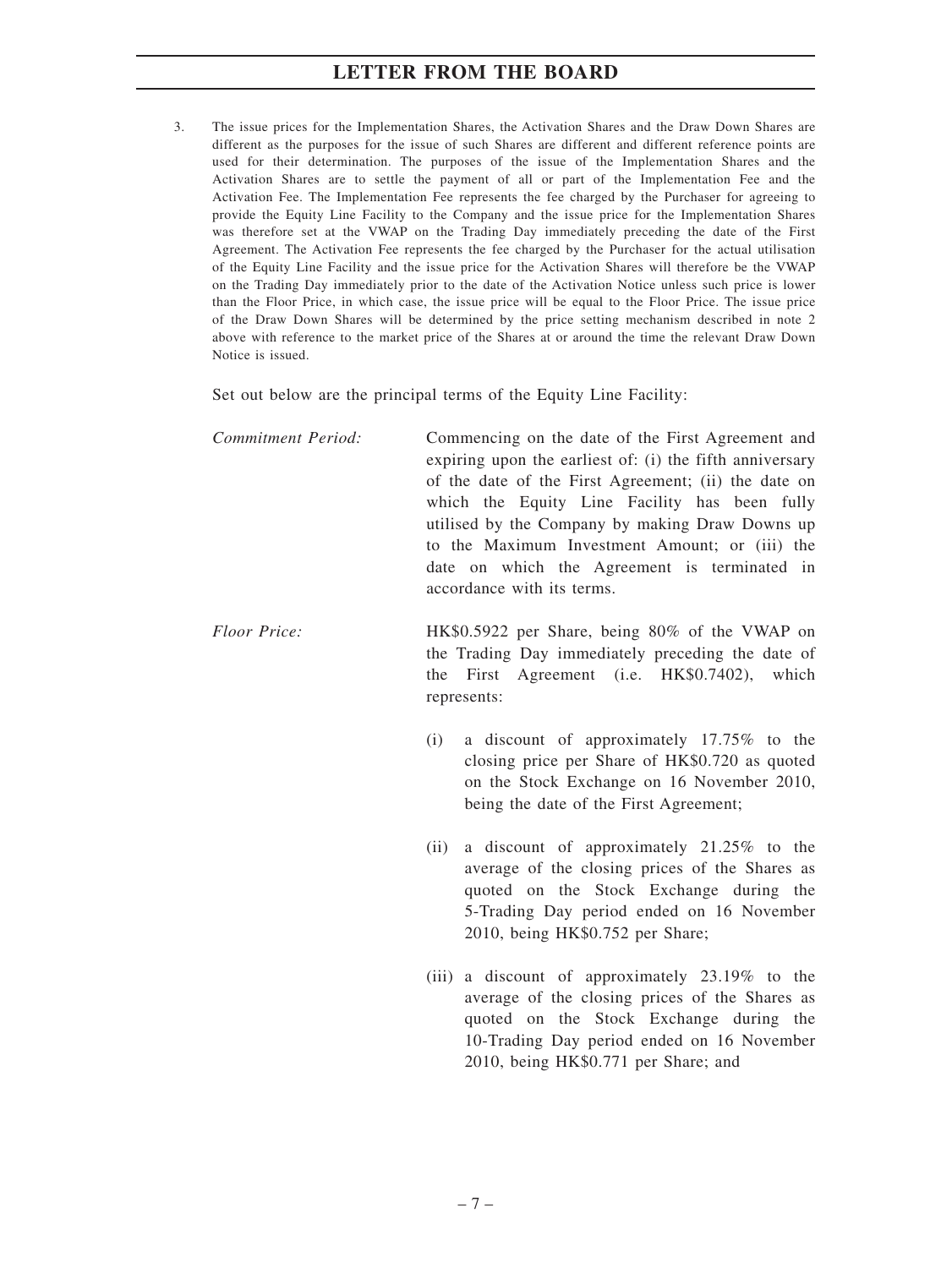(iv) a discount of approximately  $11.61\%$  to the closing price per Share of HK\$0.670 as quoted on the Stock Exchange on the Latest Practicable Date.

The Floor Price was determined after arm's length negotiations between the Company and the Purchaser with reference to the VWAP, which is a measure commonly adopted in the market for determining the market value of listed securities. The Floor Price was set at a discount of 20% to the VWAP on the Trading Day immediately preceding the date when the First Agreement was signed. The 20% discount falls within the range of discount rates adopted in the market in placings of listed shares as reviewed by the Company. On this basis, the Board considers the Floor Price is fair and reasonable.

*Issue Price per Draw Down Share:*

96% of the amount which is the higher of (i) the Minimum Acceptable Price; and (ii) the lowest daily VWAP during the Draw Down Period provided that as regards any Trading Day(s) in the Draw Down Period on which the VWAP is less than the Minimum Acceptable Price or on which trading in the Shares is suspended for any period of time, the VWAP on such Trading Day(s) will be excluded from the calculation of the lowest daily VWAP during the Draw Down Period.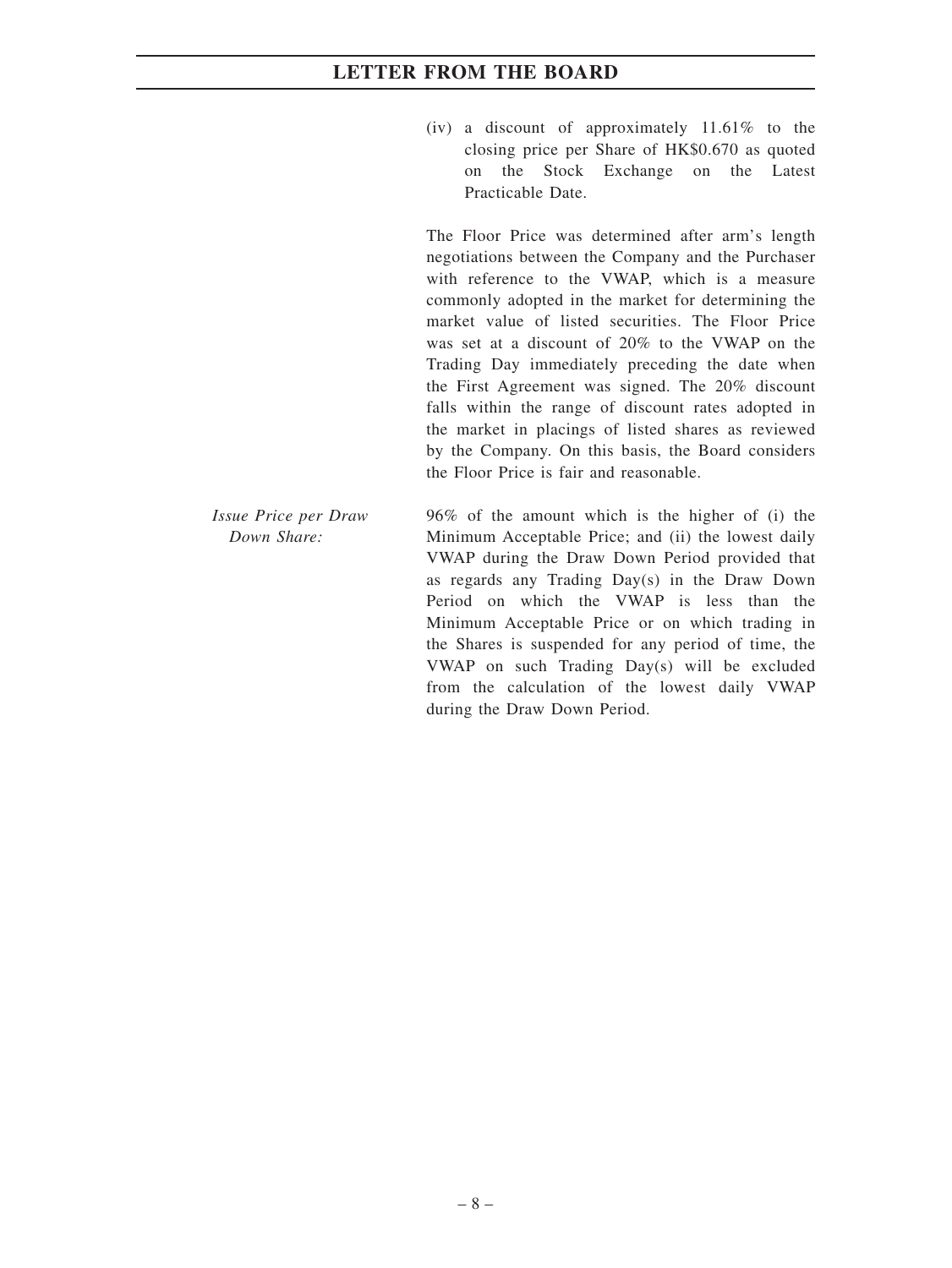The Minimum Acceptable Price must not be lower than HK\$0.6169, being 104.167% of the Floor Price, and will not be higher than the VWAP on the Trading Day immediately prior to the date of the Draw Down Notice. No Draw Down Notice will be issued if the VWAP on the Trading Day immediately prior to the date of the Draw Down Notice is lower than HK\$0.6169. The Company could nominate the Minimum Acceptable Price and, by serving the Draw Down Notice, set the Draw Down Period for the determination of the amount in (ii) above. The Floor Price of HK\$0.5922 is the lowest price at which the Draw Down Shares may be issued. The Directors will endeavour to obtain the best possible issue prices for the Draw Down Shares by issuing the Draw Down Notice at times when the traded price for the Shares is most favourable. Coupled with the discount of 4% in the price determination mechanism for the Draw Down Shares, the minimum price at which the Draw Down Shares may be issued is approximately equal to the Floor Price. As noted above, the Floor Price represents a discount of 20% to the VWAP on the Trading Day immediately preceding the date of the First Agreement which falls within the range of discount rates adopted in the market in placings of listed shares as reviewed by the Company. On this basis, the Directors consider that the Minimum Acceptable Price and the issue price for the Draw Down Shares are fair and reasonable.

*Number of Draw Down Shares:* The Company may request a Draw Down at any time during the Commitment Period by delivering to the Purchaser a Draw Down Notice specifying the Draw Down Amount and the Draw Down Period. The Purchaser will not be required to purchase and the Company will not be under any obligation to issue any Draw Down Shares to the extent that the purchase or issue would require the Purchaser or parties acting in concert with it to make a takeover offer for the Company under the Takeovers Code or any other applicable law.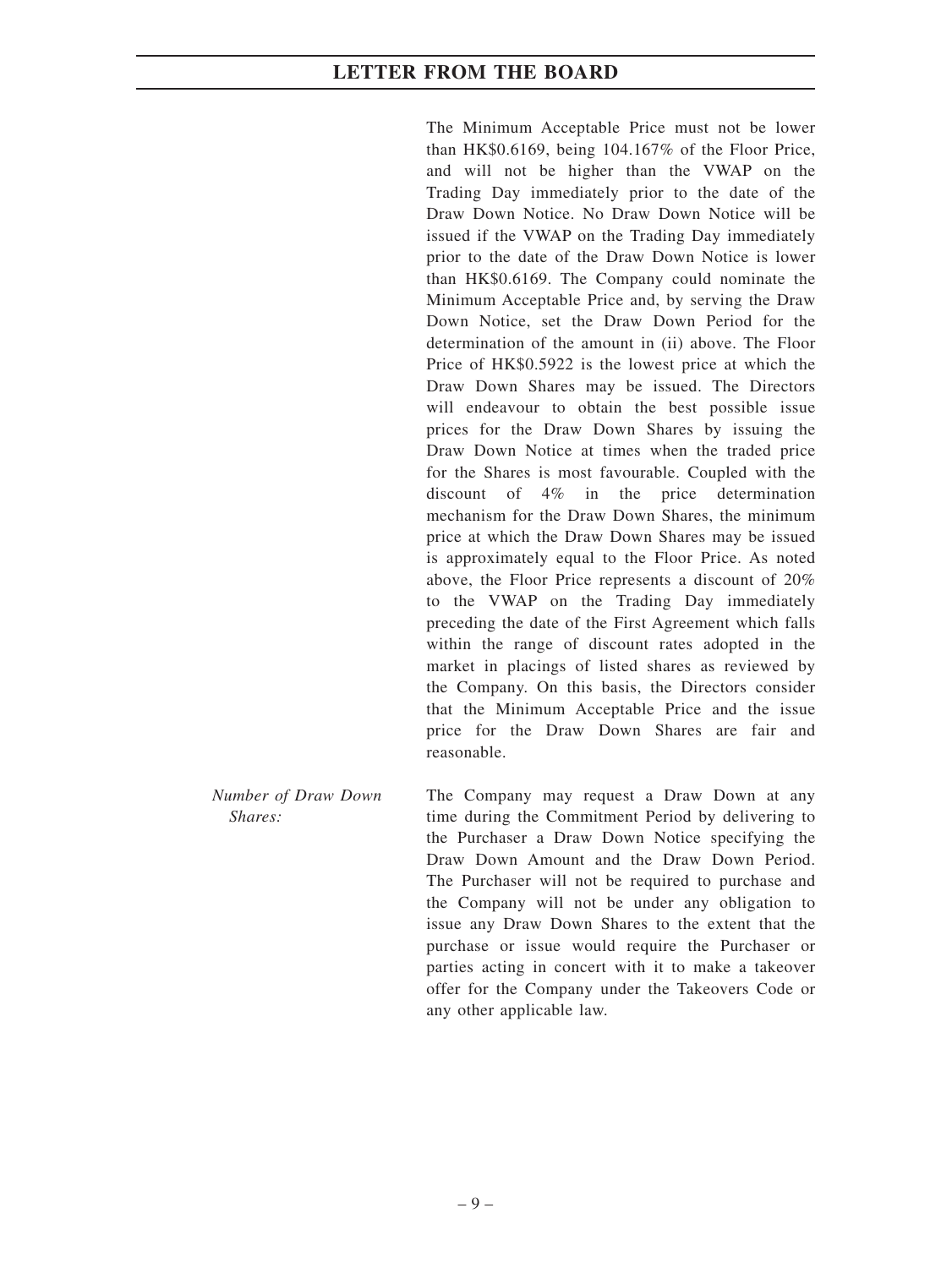Upon the full utilisation of the Equity Line Facility at HK\$0.5922 per Share, 464,370,000 new Shares will be issued to the Purchaser pursuant to the Equity Line Facility. They represent approximately 44.13% of the existing issued share capital of the Company as at the Latest Practicable Date and approximately 30.62% of the issued share capital of the Company as enlarged by the allotment and issue of the Draw Down Shares.

The Company will apply to the Stock Exchange for the listing of, and permission to deal in, the Draw Down Shares.

- *Long Stop Date:* The Purchaser may, by notice in writing to the Company, terminate the Purchaser's obligations with respect to a Draw Down Notice if the Purchaser is not satisfied that each of the Company Obligations have been or will be satisfied by the fifth Trading Day immediately following the expiry of the relevant Draw Down Period. The Company Obligations include:
	- (a) delivering to the Purchaser a performance certificate under which the Company will have to confirm, among others, that the representations and warranties in the Agreement are true, accurate and not misleading and it has complied with all of its obligations under the Agreement duly signed by an authorised officer of the Company dated the date of closing of the Draw Down;
	- (b) delivering the Draw Down Shares;
	- (c) providing evidence reasonably satisfactory to the Purchaser of the admission and delivery of the Draw Down Shares (including copies of any documents issued by the Stock Exchange evidencing the admission of the Draw Down Shares); and
	- (d) the Directors having resolved to issue the Draw Down Shares.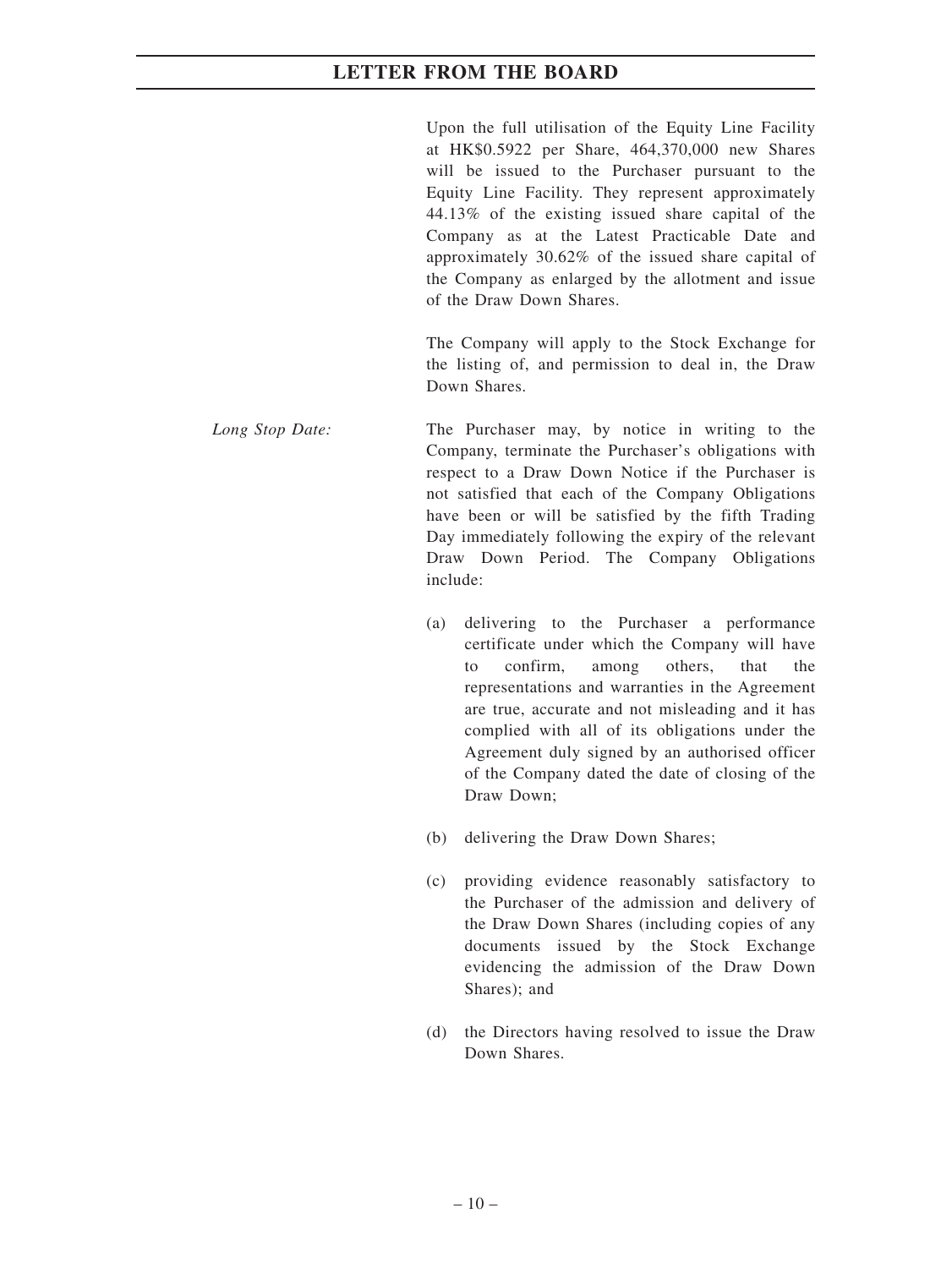*Implementation Fee:* An amount of HK\$750,000, which is due and payable on the third Trading Day immediately following the day on which the Company has obtained both the approval of the Shareholders to the resolution constituting in the Special Mandate and the approval of the Listing Committee of the Stock Exchange of the listing of, and the permission to deal in, the Implementation Shares. The Company may, at its sole and absolute discretion, elect to pay the Implementation Fee to the Purchaser by way of (a) cash, or (b) an issue of new Shares, or (c) any combination of (a) and (b). In the event that the Company elects to pay all or part of the Implementation Fee by the allotment and issue of new Shares, the number of new Shares to be allotted and issued will be determined by dividing that portion of the Implementation Fee by the issue price of the Implementation Shares, which is HK\$0.7402, being the VWAP on the Trading Day immediately prior to the date of the First Agreement. The resulting number will be rounded down so that such number is a multiple of 2,000 and the balance will be settled in cash. The issue price of HK\$0.7402 represents:

- (i) a premium of approximately 2.81% to the closing price per Share of HK\$0.720 as quoted on the Stock Exchange on 16 November 2010, being the date of the First Agreement;
- (ii) a discount of approximately 1.57% to the average of the closing prices of the Shares as quoted on the Stock Exchange during the 5-Trading Day period ended on 16 November 2010, being HK\$0.752 per Share;
- (iii) a discount of approximately 3.99% to the average of the closing prices of the Shares as quoted on the Stock Exchange during the 10-Trading Day period ended on 16 November 2010, being HK\$0.771 per Share; and
- (iv) a premium of approximately 10.48% to the closing price per Share of HK\$0.670 as quoted on the Stock Exchange on the Latest Practicable Date.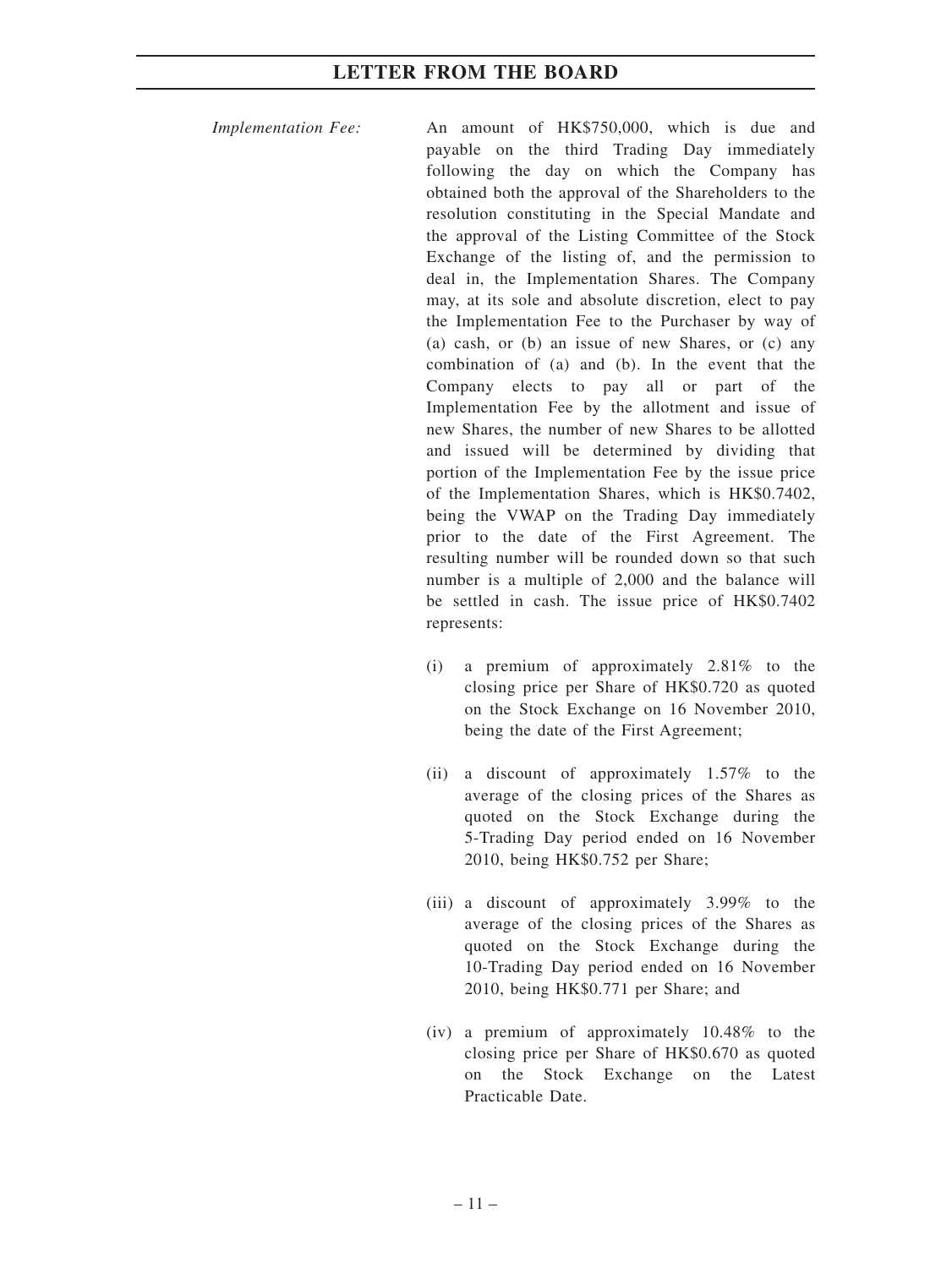Given that the issue price of the Implementation Shares is equal to the VWAP on the Trading Day immediately prior to the date of the First Agreement, the Directors consider that the issue price of the Implementation Shares is fair and reasonable.

Based on the full amount of the Implementation Fee (i.e. HK\$750,000) and the issue price of HK\$0.7402 per Share, a total of 1,012,000 new Shares may be allotted and issued, representing approximately 0.10% of the existing issued Shares as at the Latest Practicable Date or approximately 0.10% of the issued share capital of the Company as enlarged by such Implementation Shares.

The Implementation Fee represents 0.27% of the Maximum Investment Amount and is the fee charged by the Purchaser for agreeing to provide the Equity Line Facility to the Company. The Directors consider that the Implementation Fee is comparable to the commission rate for share placing or the management fee for debt financing of similar offer size. On this basis, the Directors consider that the Implementation Fee is fair and reasonable.

The Company will apply to the Stock Exchange for the listing of, and permission to deal in, the Implementation Shares.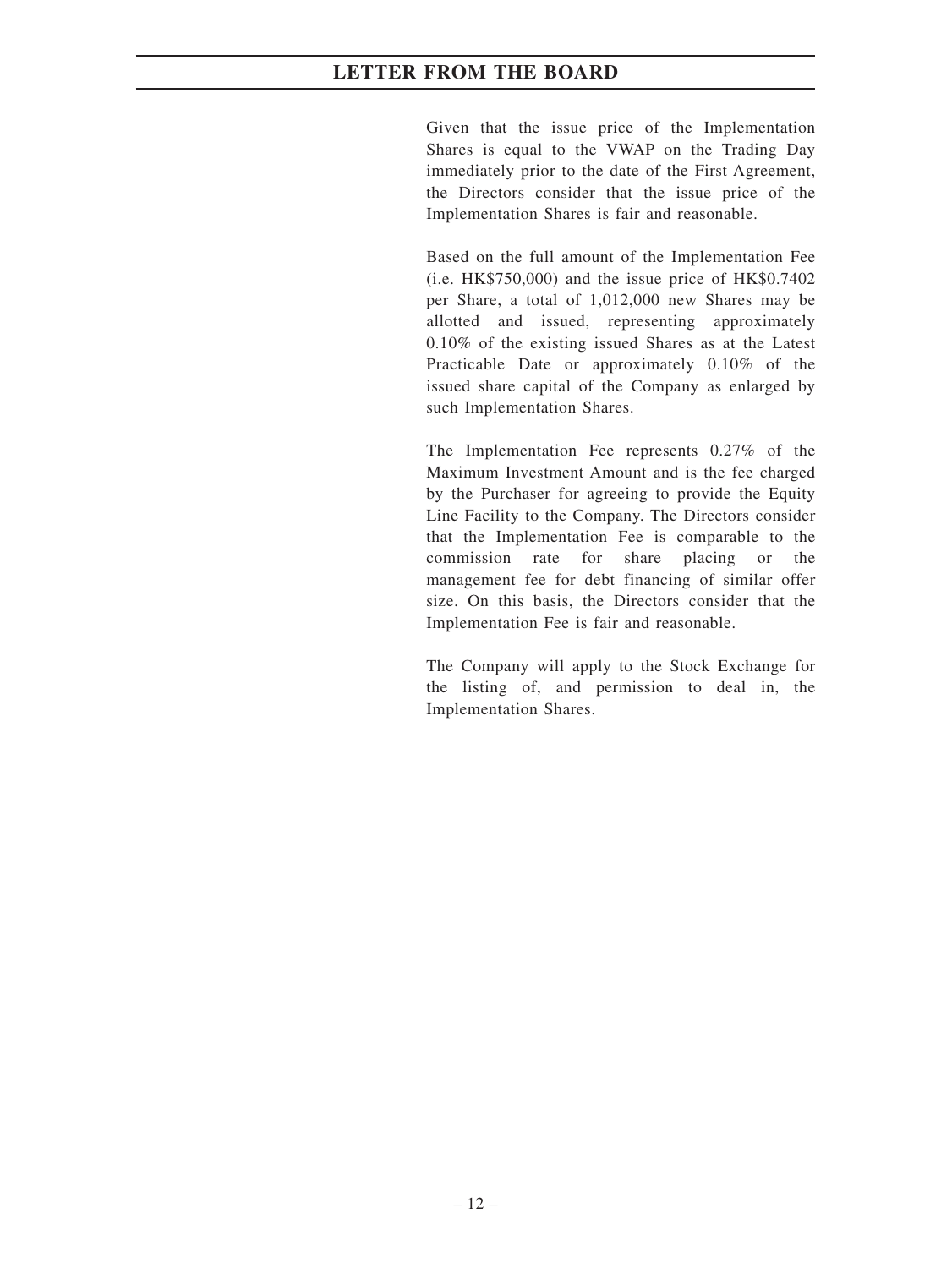*Activation Fee:* An amount of HK\$2,000,000, which is due and payable on the date on which the Company serves a written notice on the Purchaser of its intended activation of the Equity Line Facility. The Company may, at its sole and absolute discretion, elect to pay the Activation Fee to the Purchaser either by way of (i) cash, (ii) the allotment and issue of new Shares, or (iii) any combination of (i) and (ii). In the event that the Company elects to pay all or part of the Activation Fee by way of the allotment and issue of new Shares, the number of new Shares to be allotted and issued will be determined by dividing that portion of the Activation Fee by the issue price of the Activation Shares, which is the higher of (a) the VWAP on the Trading Day immediately prior to the date on which the Company serves the Activation Notice, or (b) the Floor Price, if such VWAP is lower than the Floor Price. The resulting number will be rounded down so that such number is a multiple of 2,000 and balance will be settled in cash.

> Based on the full amount of the Activation Fee (i.e. HK\$2,000,000) and the Floor Price, i.e. HK\$0.5922 per Share, a total of 3,376,000 new Shares may be allotted and issued. They represent approximately 0.32% of the existing issued Shares as at the Latest Practicable Date or approximately 0.32% of the issued share capital of the Company as enlarged by such Activation Shares.

> The Activation Fee represents 0.73% of the Maximum Investment Amount and is the fee charged by the Purchaser for making available to the Company the Equity Line Facility. Given the length of the Commitment Period and the size of the Maximum Investment Amount the Directors consider that the Activation Fee is comparable to the commitment fees that would be charged by commercial banks in lending transactions and is therefore fair and reasonable.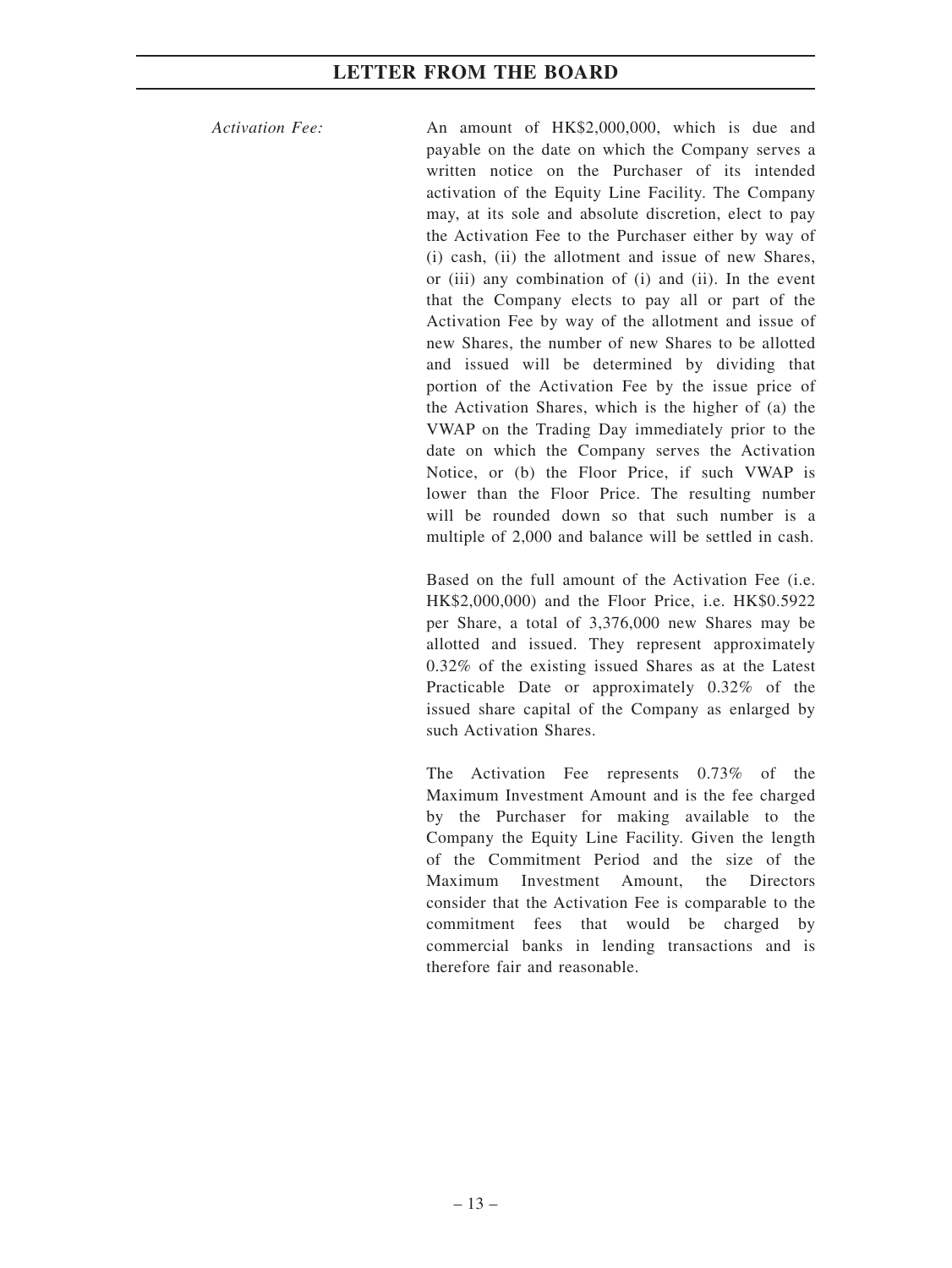The issue price for the Activation Shares is the VWAP on the Trading Day immediately prior to the date of the Activation Notice unless such price is lower than the Floor Price, in which case, the issue price will be equal to the Floor Price. The Company may decide the issue price for the Activation Shares by serving the Activation Notice when the traded price of the Shares is high. The Company intends to issue the Activation Notice when the VWAP on the Trading Day before the Activation Notice is issued is higher than the Floor Price. In the event that the VWAP is lower than the Floor Price at or around the time when the Company intends to issue the Activation Notice, the issue price for the Activation Shares will be the Floor Price if the Company issues the Activation Notice. In both cases, the Activation Shares will not be issued at a discount to the market price of the Shares. The Floor Price of HK\$0.5922 is the lowest price at which the Activation Shares may be issued. The Directors will endeavour to obtain the best possible issue prices for the Activation Shares by issuing the Activation Notice at time when the traded price for the Shares is most favourable. On this basis, the Directors consider that the mechanism for determining the issue price for the Activation Shares is fair and reasonable.

The Company will apply to the Stock Exchange for the listing of, and permission to deal in, the Activation Shares.

- *Conditions precedent:* The right of the Company to issue the first Draw Down Notice is subject to satisfaction of the following conditions, among others, on or before 5:00 p.m. on 15 February 2011 or such date as may be mutually agreed between the Purchaser and the Company in writing:
	- (a) the Company having paid the Implementation Fee, the Activation Fee and all and any other fees and expenses payable to the Purchaser in accordance with the Agreement;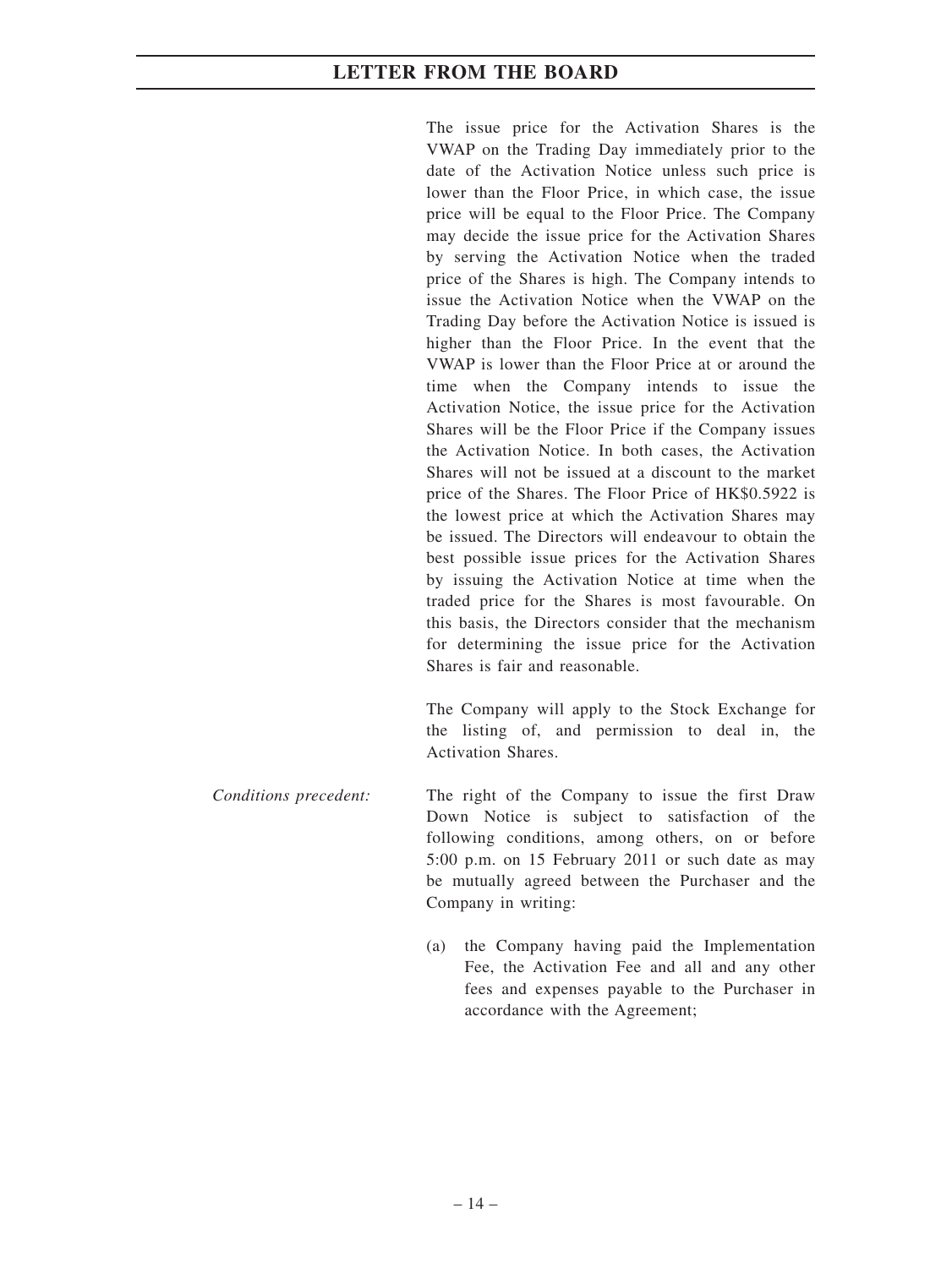- (b) the Company having obtained all necessary authorisations and shareholders' approvals for the execution, delivery and performance by it of the transactions contemplated by the Agreement, including the grant of the Special Mandate by the Shareholders at the SGM and the Listing Committee of the Stock Exchange having granted the listing of, and permission to deal in, the Draw Down Shares to be allotted and issued for the first Draw Down, the Activation Shares and the Implementation Shares; and
- (c) the Company having served a written notice on the Purchaser of the Company's intended activation of the Equity Line Facility.

The right of the Company to serve each Draw Down Notice and the obligation of the Purchaser to effect completion in respect of a Draw Down is subject to, among other things, the following further conditions:

- (i) the conditions precedent to the first Draw Down having been satisfied;
- (ii) each of the representations and warranties made by the Company in the Agreement remaining true in all material respects;
- (iii) no event or circumstances having arisen which would entitle the Purchaser to terminate the Agreement in accordance with its terms;
- (iv) the obtaining of any shareholders' approvals and authorisations necessary for the issue and delivery of the Draw Down Shares and the Listing Committee of the Stock Exchange having granted a listing of, and permission to deal in, the Draw Down Shares;
- (v) no statute, rule, regulation, order, decree, ruling or injunction having been enacted, entered, promulgated or endorsed by any government agency that prohibits or directly and adversely affects any of the transactions contemplated by the Agreement;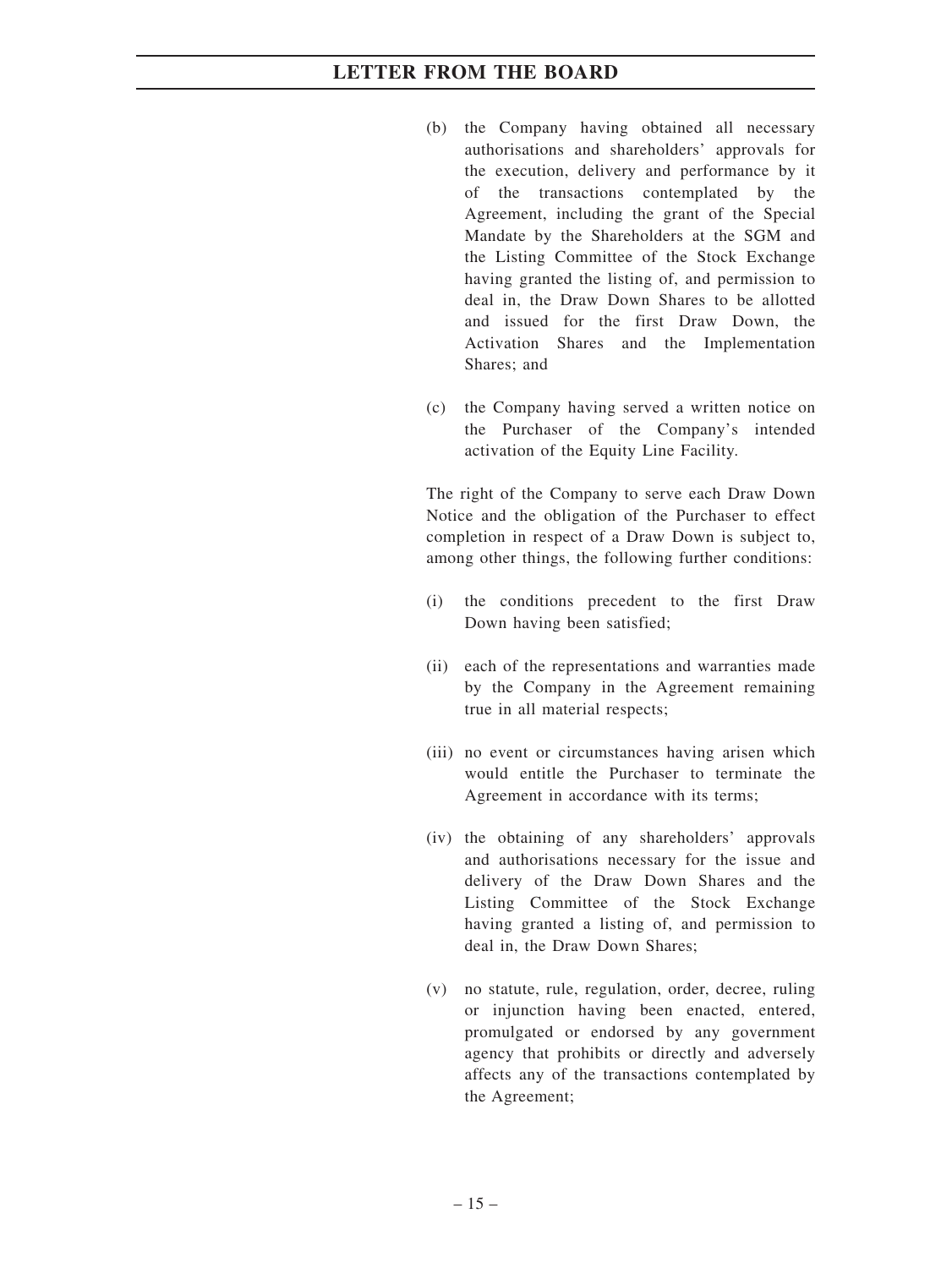- (vi) no proceeding having been commenced that will or, to the best knowledge of the Company (having made all reasonable enquiries), may reasonably be expected to have the effect of prohibiting or adversely affecting any of the transactions contemplated by the Agreement;
- (vii) the listing or trading of the Shares not being suspended by the Stock Exchange and the Company not having received any notice threatening the continued listing and/or trading of the Shares on the Stock Exchange, and the Company not (subject to certain exceptions) having any knowledge of any event which might cause the listing and/or trading of the Shares to be suspended, withdrawn or otherwise restricted or terminated during the period from the day on which a Draw Down Notice is served and ending on the closing of the relevant Draw Down;
- (viii) during the period from the day on which a Draw Down Notice is served and ending on the closing of the relevant Draw Down, no event or series of events having occurred which may have a material adverse effect on the Group and its associated companies;
- (ix) all Draw Down Shares from prior Draw Down in respect of which the Purchaser has paid the corresponding net Draw Down Amount having been delivered to the Purchaser and remaining listed on the Stock Exchange; and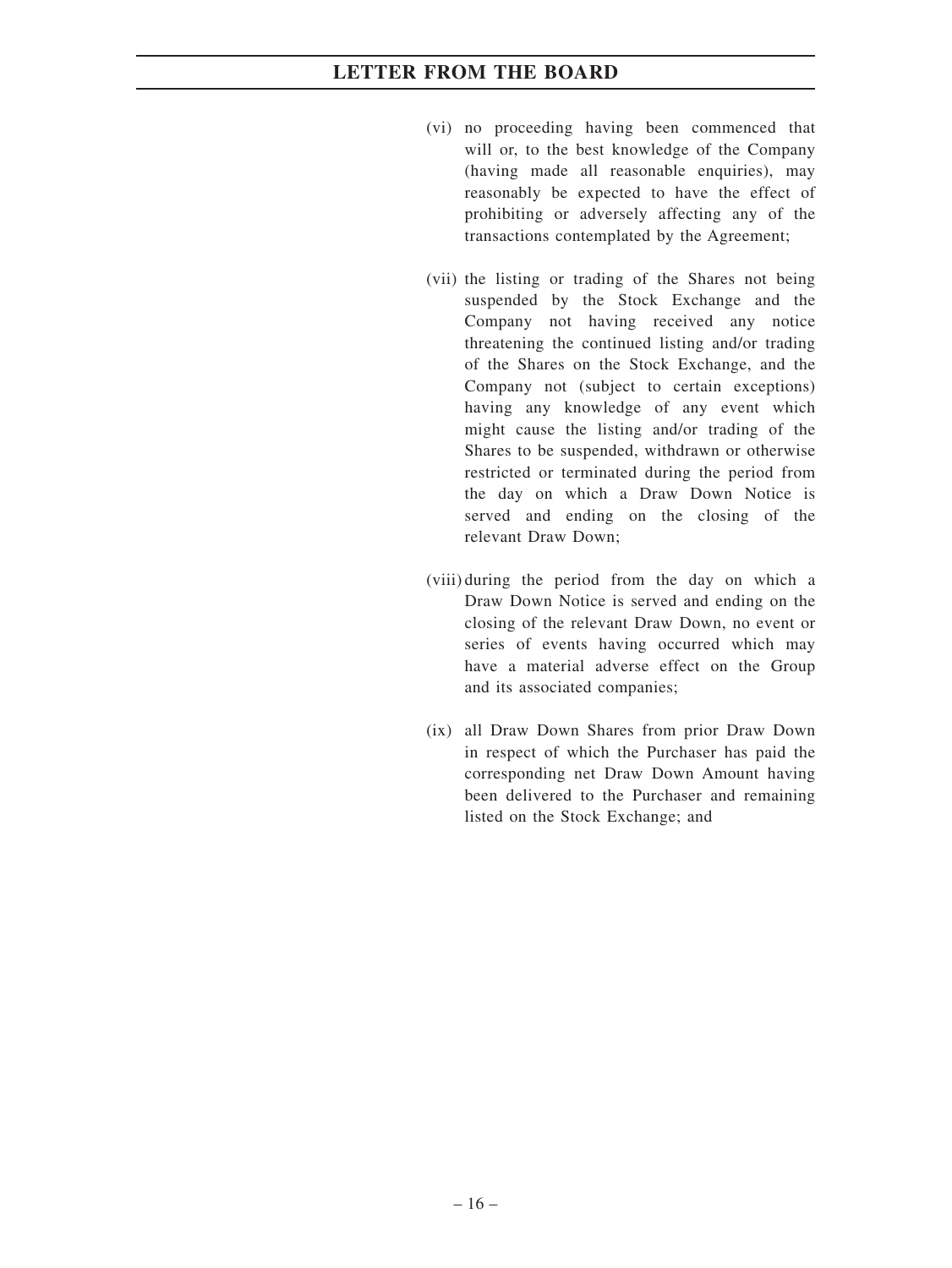- (x) the Company not having allotted and issued to the Purchaser, in the period of the 10 Trading Days immediately preceding the date of service of a Draw Down Notice, a number of Shares which exceeds the lower of the numbers of Shares issuable as a result of a Draw Down of the size of (i) 250% of the average daily trading value of the Shares on the Stock Exchange for the 10 consecutive Trading Day period immediately prior to the date of service of the Draw Down Notice; and (ii) the maximum draw down amount, being (a) HK\$5,000,000 for the first Draw Down, (b) HK\$10,000,000 for the second Draw Down, and (c) HK\$20,000,000 in respect of any other Draw Down, subject to adjustment in accordance with the terms of the Agreement.
- *Draw Down Cancellation:* In the event that the Company shall engage in any transaction with any third party which (in the Purchaser's reasonable discretion) has a similar nature and/or structure to the Company as the Equity Line Facility (each, a "**Similar Transaction**") the Purchaser will have the right (but not the obligation) by notice to the Company, to terminate the Purchaser's obligations with respect to any Draw Down requested by the Company during the period in which any Similar Transaction is subsisting unless the Company had entered into the Similar Transaction with the prior written consent of the Purchaser (which consent shall not be unreasonably withheld). For the avoidance of doubt, any placing of equity securities on a non-repeating basis or straight debt facility or non-convertible loan transaction or issue of convertible securities in consideration for any acquisition shall not be a Similar Transaction.

There is no restriction under the Agreement on the Company's ability to conduct any rights issue or open offer or to issue any consideration shares in any proposed acquisition of the Company.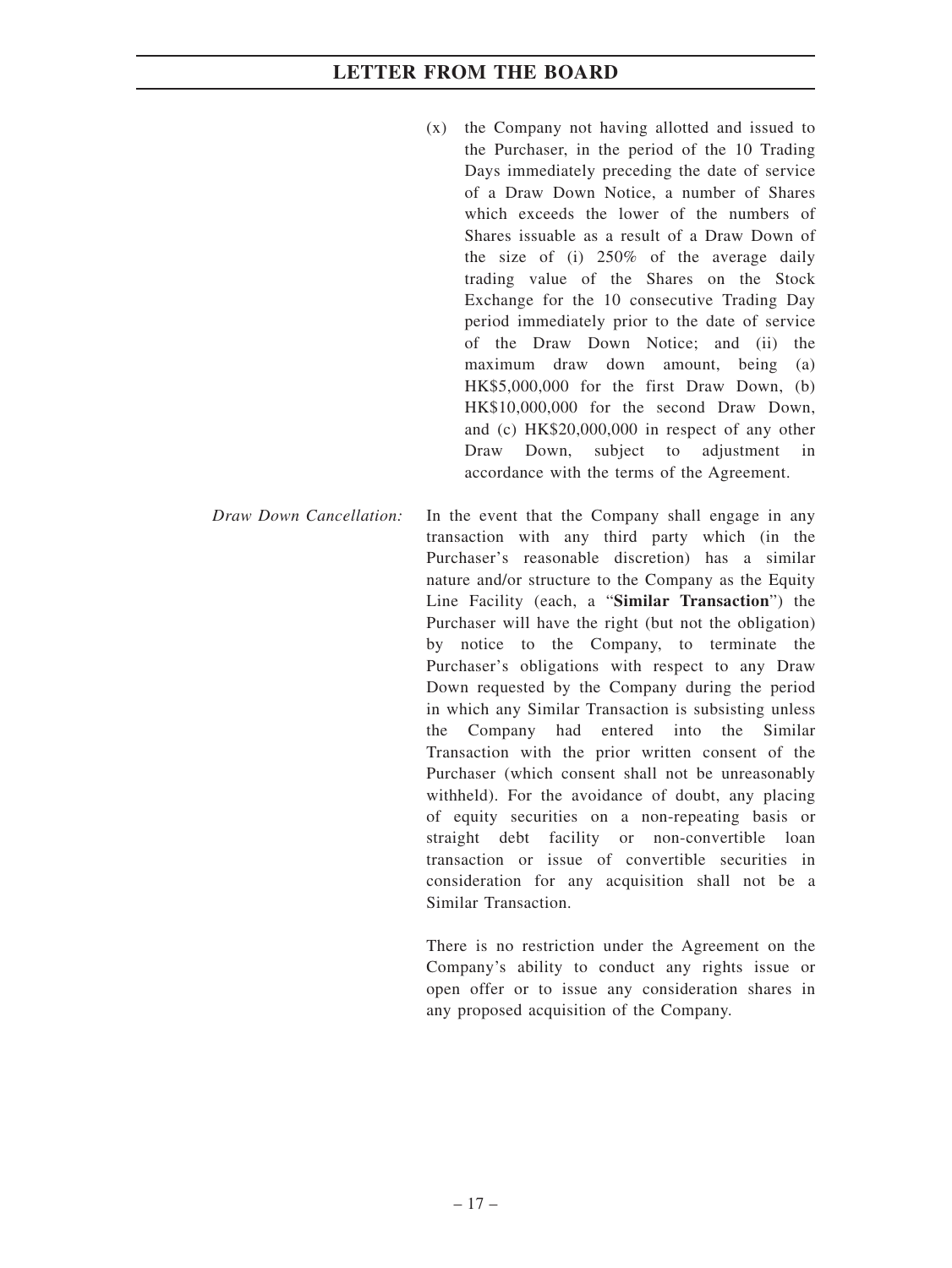#### **3. CHANGES IN THE SHAREHOLDING STRUCTURE OF THE COMPANY**

#### **Changes as a result of the Equity Line Facility**

Assuming that there is no other change in the shareholding structure of the Company immediately before the Draw Down in full, the shareholding structure of the Company (i) as at the Latest Practicable Date; (ii) immediately after issue of 464,370,000 new Shares to the Purchaser under the Equity Line Facility (assuming that the Maximum Investment Amount will be fully utilised and the Minimum Issue Price is the issue price); and (iii) immediately after issue to the Purchaser under the Equity Line Facility of 464,370,000 new Shares together with 1,012,000 new Shares (assuming that the full amount of the Implementation Fee will be settled by way of allotment and the Implementation Shares will be issued at HK\$0.7402 per Share) and 3,376,000 new Shares (assuming that the full amount of the Activation Fee will be settled by way of allotment and the Activation Shares will be issued at HK\$0.5922 per Share), will be as follows:

| <b>Shareholders</b>           | As at the Latest<br><b>Practicable Date</b> |        | <b>Immediately after issue</b><br>of the Draw Down<br>Shares to the<br><b>Purchaser</b> |        | Immediately after issue<br>of the Draw Down<br>Shares together with<br>the Implementation<br>Shares and the<br><b>Activation Shares to</b><br>the Purchaser |        |
|-------------------------------|---------------------------------------------|--------|-----------------------------------------------------------------------------------------|--------|-------------------------------------------------------------------------------------------------------------------------------------------------------------|--------|
|                               | No. of Shares                               | $\%$   | No. of Shares                                                                           | $\%$   | No. of Shares                                                                                                                                               | $\%$   |
| Zhong Da (BVI)                |                                             |        |                                                                                         |        |                                                                                                                                                             |        |
| Limited (Note)                | 294,004,000                                 | 27.94  | 294,004,000                                                                             | 19.38  | 294,004,000                                                                                                                                                 | 19.33  |
| the Purchaser<br>Other public |                                             |        | 464,370,000                                                                             | 30.62  | 468,758,000                                                                                                                                                 | 30.82  |
| <b>Shareholders</b>           | 758,319,719                                 | 72.06  | 758,319,719                                                                             | 50.00  | 758,319,719                                                                                                                                                 | 49.85  |
|                               | 1,052,323,719                               | 100.00 | 1,516,693,719                                                                           | 100.00 | 1,521,081,719                                                                                                                                               | 100.00 |

*Note:* Zhong Da (BVI) Limited is beneficially owned as to 57.22% by Mr. Xu Lian Guo and as to 42.78% by Mr. Xu Lian Kuan respectively.

#### **Possible Dilutive Effect**

The Equity Line Facility is analogous to a standby credit facility to the Company. The Company will draw on it only when it has a funding need. There is a minimum issue price for the Draw Down Shares and the Activation Shares at the Floor Price, i.e. HK\$0.5922 per Share. The Company will only serve the Activation Notice and issue a Draw Down Notice when the Shares are traded at or higher than the Floor Price. As the Company may not set the Minimum Acceptable Price at an amount higher than the VWAP on the Trading Day immediately prior to the date of the Draw Down Notice, the Company expects to set the Minimum Acceptable Price at the VWAP on the date immediately prior to the date of the Draw Down Notice. Therefore, the minimum issue price for each Draw Down Share will be the Minimum Issue Price. If the lowest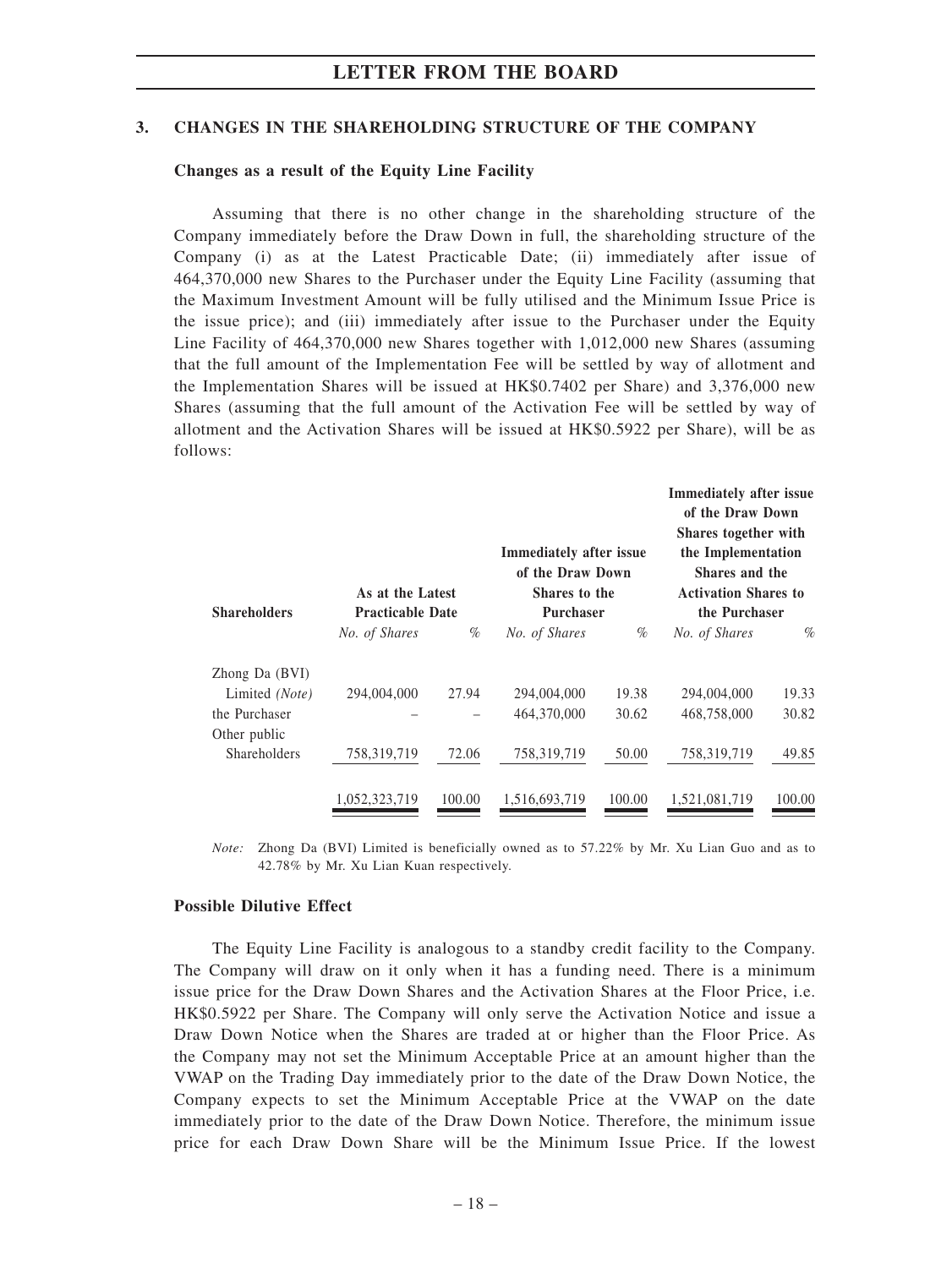VWAP during the Draw Down Period is higher than the Minimum Acceptable Price, the Draw Down Shares will be issued at such higher price. Assuming that (i) the Maximum Investment Amount will be fully utilised and the Minimum Issue Price is the issue price resulting in the issue of 464,370,000 Draw Down Shares, and (ii) the issue of 1,012,000 Implementation Shares and 3,376,000 Activation Shares, the shareholding of the existing public Shareholders will be diluted from 72.06% to 49.85%. While the percentage interest of the existing Shareholders in the Company may be diluted by the issue of the Draw Down Shares, the value per Share would be enhanced if the Shares are issued at prices above the then prevailing market price of the Shares. Having considered the terms of the Equity Line Facility (including price-setting mechanism for the Draw Down Shares and the fact that the issue of Draw Down Notices is at the option of the Company, the Directors consider that the potential dilution effect on the shareholding of the existing Shareholders as a result of the issue of the Draw Down Shares is fair and reasonable.

#### **Takeovers Code**

The Purchaser will not be required to purchase and the Company will not issue any new Shares with respect to a Draw Down such that such issue will trigger a takeover offer for the Company under the Takeovers Code on the part of the Purchaser or parties acting in concert with it. Based on the issued share capital of the Company as at the Latest Practicable Date, the Purchaser's interest in the Company will be below 30% and will not trigger a general offer under the Takeovers Code if it holds not more than 450,888,000 Shares (the "**Takeovers Threshold**"). Assuming that the Implementation Fee will be settled by the issue of 1,012,000 new Shares and the Activation Fee will be settled by the issue of 3,376,000 new Shares, there will be a buffer of 446,500,000 new Shares under the Equity Line Facility.

#### **Other issues of new Shares**

Save for the Agreement, as at the Latest Practicable Date, the Company entered into the following agreements for an issue of up to 537,500,000 new Shares:

- (a) 206.5 million Shares to be issued at the exercise price of HK\$0.59 each (subject to adjustment) to the warrantholders (the "**July Warrantholders**") upon exercise of the rights attaching to the proposed warrants of the Company under the placing agreement dated 8 July 2010, details as disclosed in the announcement of the Company dated 8 July 2010; and
- (b) 174 million Shares to be issued at the conversion price of HK\$1.00 each to Caesar Overseas Enterprise Inc. ("**Caesar**") upon exercise of the conversion rights attaching to the proposed convertible bonds in the sum of HK\$174 million, and 157 million Shares to be issued at the price of HK\$0.85 each to Mr. Cao Qing Shing ("**Mr. Cao**"), credited as fully paid, as consideration shares under the sale and purchase agreement dated 4 November 2010 respectively, details as disclosed in the announcement of the Company dated 4 November 2010.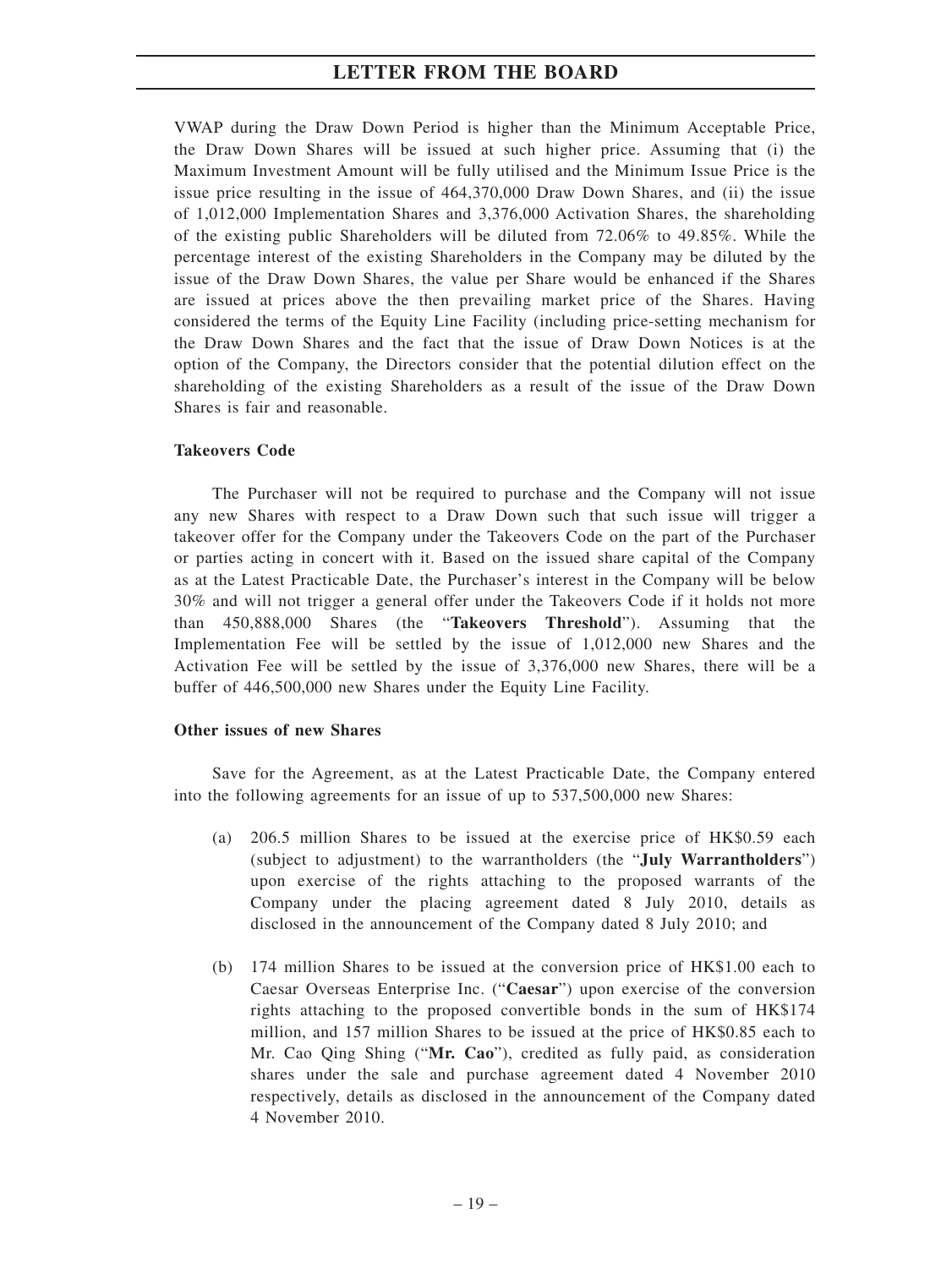For illustration purpose, set out below is the shareholding structure of the Company based on the existing shareholding as at the Latest Practicable Date and (i) immediately after the issue of 450,880,000 Shares to be held by the Purchaser under the Agreement under the Takeovers Threshold; (ii) immediately after the issue of 174,000,000 Shares to Caesar and 157,000,000 Shares to Mr. Cao; (iii) immediately after the issue of 206,500,000 Shares to the July Warrantholders; and (iv) immediately after the issue of an aggregate 537,500,000 Shares to the July Warrantholders, Caesar and Mr. Cao respectively (and assuming that there is no other change in the existing shareholding structure of the Company as at the Latest Practicable Date, and an aggregate of 468,758,000 Shares had been issued to the Purchaser in full under the Agreement for the scenarios (ii), (iii) and (iv) only):

|                                                     | (i)<br>Immediately after the<br>issue of 450,888,000<br>Shares to be held by<br>the Purchaser under<br>the Takeovers |                                   | (ii)<br>Immediately after the<br>issue of 174,000,000<br><b>Shares to Caesar and</b><br>157,000,000 Shares to |               | (iii)<br>Immediately after the<br>issue of 206,500,000<br>Shares to the July |                | (iv)<br>Immediately after the<br>issue of an aggregate<br>of 537,500,000 Shares<br>to the July<br>Warrantholders,<br>Caesar and Mr. Cao |                        |
|-----------------------------------------------------|----------------------------------------------------------------------------------------------------------------------|-----------------------------------|---------------------------------------------------------------------------------------------------------------|---------------|------------------------------------------------------------------------------|----------------|-----------------------------------------------------------------------------------------------------------------------------------------|------------------------|
| <b>Shareholders</b>                                 | <b>Threshold</b><br>No. of Shares                                                                                    | $\%$                              | Mr. Cao<br>No. of Shares                                                                                      | $\%$          | Warrantholders<br>No. of Shares                                              | $\%$           | respectively<br>No. of Shares                                                                                                           | $\%$                   |
| Zhong Da (BVI)<br>Limited $(1)$<br>$Caesar^{(2)}$   | 294,004,000                                                                                                          | 19.56                             | 294,004,000<br>174,000,000                                                                                    | 15.87<br>9.39 | 294,004,000                                                                  | 17.02          | 294,004,000<br>174,000,000                                                                                                              | 14.28<br>8.45          |
| Mr. Cao<br>the July Warrantholders<br>the Purchaser | 450,888,000                                                                                                          | $\overline{\phantom{0}}$<br>29.99 | 157,000,000<br>468,758,000                                                                                    | 8.48<br>25.31 | 206,500,000<br>468,758,000                                                   | 11.95<br>27.13 | 157,000,000<br>206,500,000<br>468,758,000                                                                                               | 7.63<br>10.03<br>22.77 |
| Other public<br>Shareholders                        | 758,319,719                                                                                                          | 50.45                             | 758,319,719                                                                                                   | 40.95         | 758,319,719                                                                  | 43.90          | 758,319,719                                                                                                                             | 36.84                  |
|                                                     | 1,503,211,719                                                                                                        | 100.00                            | 1,852,081,719                                                                                                 | 100.00        | 1,727,581,719                                                                | 100.00         | 2,058,581,719                                                                                                                           | 100.00                 |

#### *Notes:*

- 1. Zhong Da (BVI) Limited is beneficially owned as to 57.22% by Mr. Xu Lian Guo and as to 42.78% by Mr. Xu Lian Kuan respectively.
- 2. Caesar is wholly owned by Mr. Xu Lian Guo.

#### **4. REASONS FOR THE EQUITY LINE FACILITY AND USE OF PROCEEDS**

The Company treats the Equity Line Facility as a standby credit facility. The facility will only be drawn if there is a funding requirement. The gross proceeds will be HK\$275 million (i.e. the Maximum Investment Amount) and the net proceeds to be raised by the Company will be approximately HK\$269 million. Assuming that the Maximum Investment Amount is fully utilised and the Minimum Issue Price is the issue price, the net price to the Company for each Draw Down Share will be approximately HK\$0.5793. The Company did not have any identified use of the proceeds from the Equity Line Facility as at the Latest Practicable Date. The Company will utilise the Equity Line Facility if (1) there is a funding requirement; and (2) the Company has exhausted its other funding sources with terms that are more favourable than those of the Equity Line Facility; and (3) the Equity Line Facility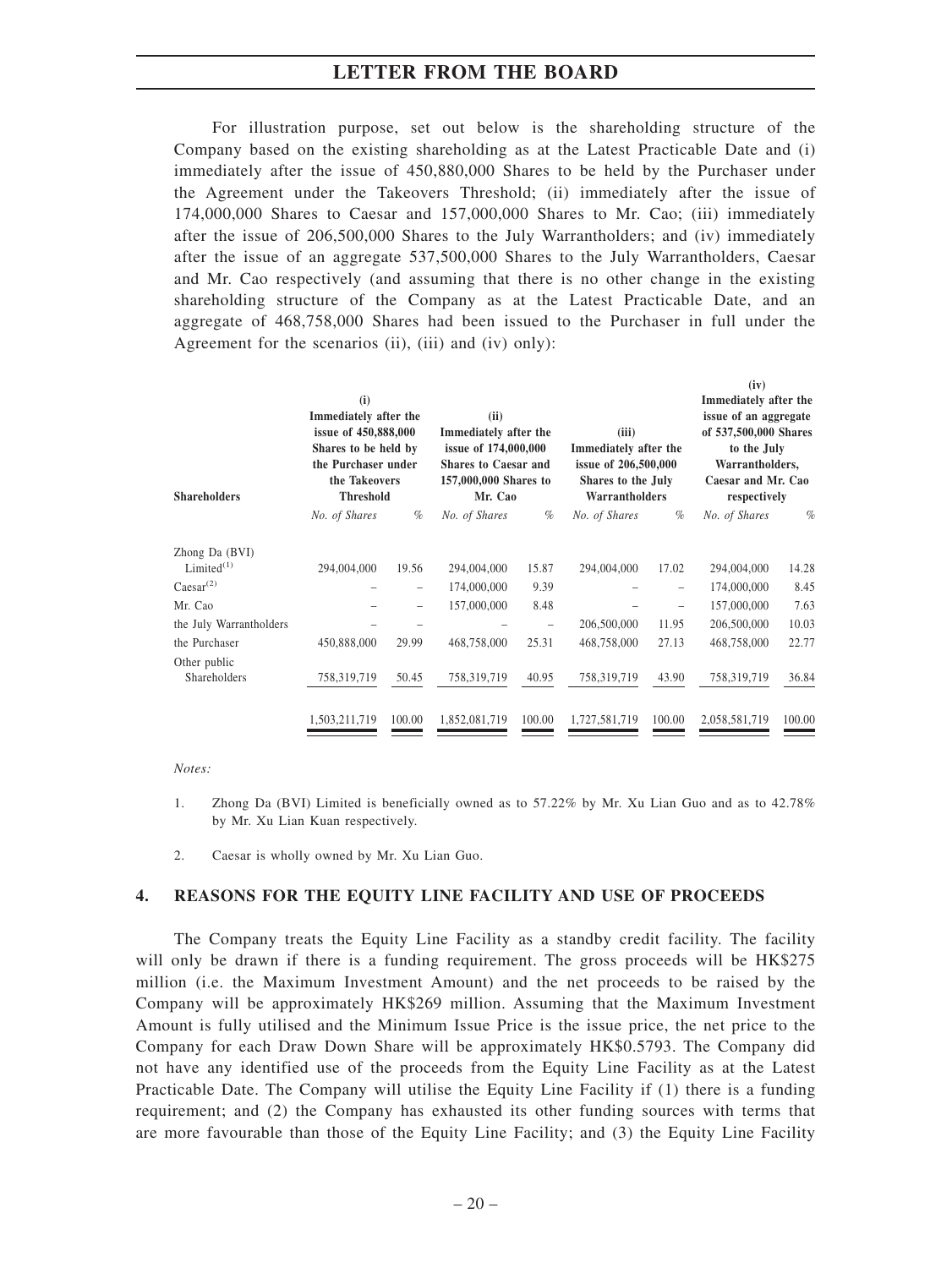represents the best funding source available to the Company at the time of Draw Down, after considering factors such as cost of alternative financing and timing of the availability of the funds.

The Directors are of the view that if the Equity Line Facility is drawn, the issue of Draw Down Shares offers a good opportunity to raise equity capital for the Company. The Commitment Period has a term of 5 years. The Group will have flexibility in raising equity by requesting a Draw Down during the Commitment Period by taking advantage of the prevailing market performance of the Shares in the relevant Draw Down Period. The Company has the absolute discretion to decide whether and when to issue a Draw Down Notice. Accordingly, the Directors consider that (i) the entry into the Agreement and the transactions contemplated thereunder including, among others, the Equity Line Facility, are in the interests of the Company and the Shareholders as a whole; and (ii) the terms of the Agreement including, among others, the bases for the determination of the issue prices for the Draw Down Shares, the Implementation Shares and the Activation Shares for reasons stated above are fair and reasonable.

#### **5. FUND-RAISING ACTIVITIES IN THE PAST TWELVE MONTHS**

Save as disclosed below, the Company has not conducted any fund-raising activities in the past twelve months immediately prior to the Latest Practicable Date.

| Date of<br>announcement | Event                                                             | <b>Net Proceeds</b><br>$\left($ approx. $\right)$ | Intended use of<br>proceeds                                                                                                 | Actual use of proceeds                                                                                                                                                                                                                                                                                                                                                                                                           |
|-------------------------|-------------------------------------------------------------------|---------------------------------------------------|-----------------------------------------------------------------------------------------------------------------------------|----------------------------------------------------------------------------------------------------------------------------------------------------------------------------------------------------------------------------------------------------------------------------------------------------------------------------------------------------------------------------------------------------------------------------------|
| 12 November<br>2009     | Top up placing of<br>105,000,000 Shares at<br>HK\$0.713 per Share | HK\$71.5 million                                  | Investment in projects<br>in South Africa relating<br>to public transport and<br>as general working<br>capital of the Group | HK\$29 million was<br>utilised for the general<br>working capital<br>requirements of the<br>Group. The remaining<br>HK\$42.5 million has<br>been deposited at the<br>bank accounts of the<br>Group which will be<br>utilised for the<br>development of<br>alternative energy<br>vehicles and the<br>investment in projects<br>in South Africa relating<br>to public transport and<br>as general working<br>capital of the Group. |
| 4 March 2010            | Placing of 18,450,000<br>new Shares of<br>HK\$0.813 per Share     | HK\$14.8 million                                  | Investment in projects<br>in South Africa relating<br>to public transport and<br>as general working<br>capital of the Group | Not yet utilised.                                                                                                                                                                                                                                                                                                                                                                                                                |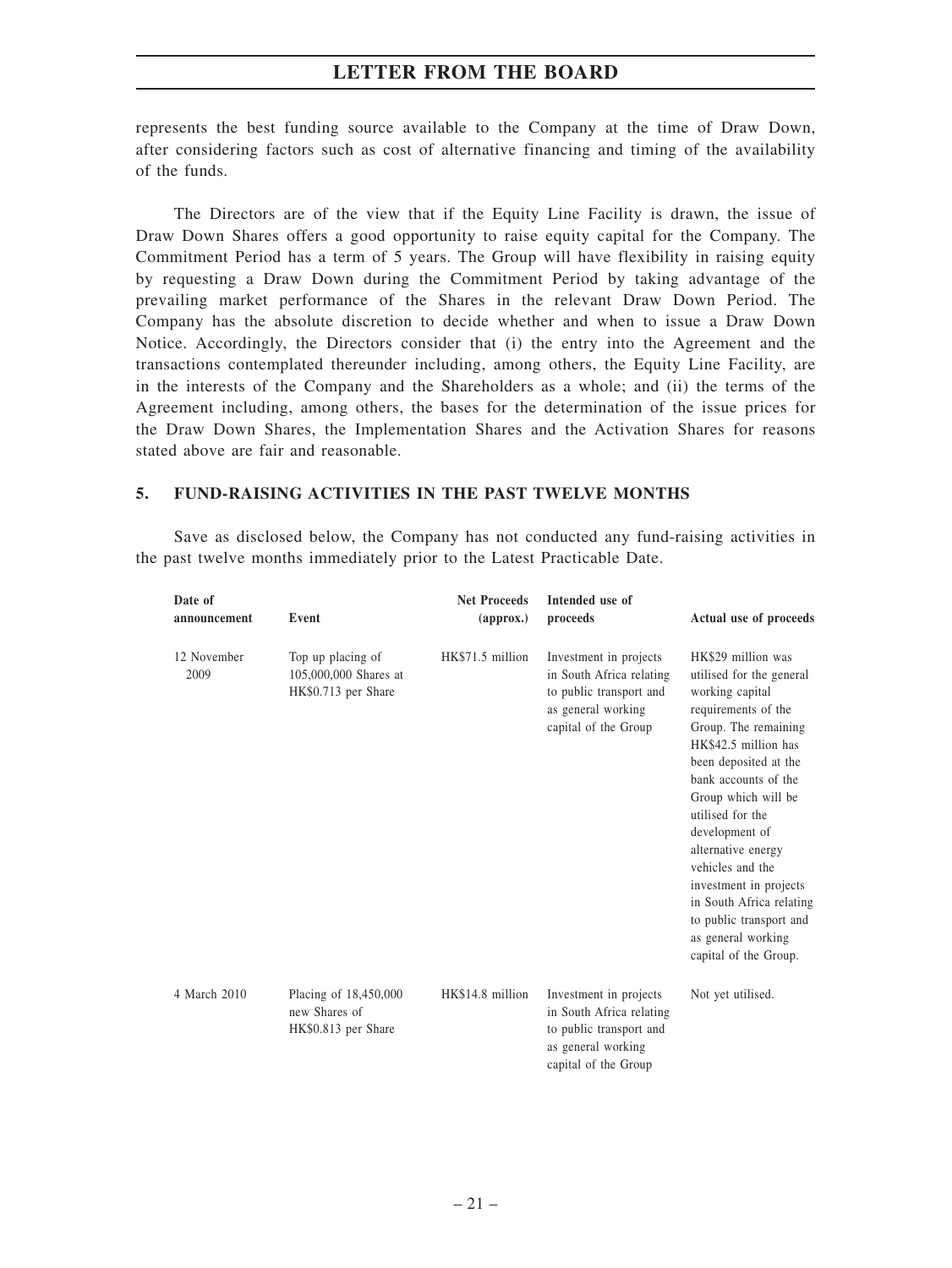| Date of<br>announcement | Event               | <b>Net Proceeds</b><br>$\left($ approx. $\right)$ | Intended use of<br>proceeds                                                  | Actual use of proceeds              |
|-------------------------|---------------------|---------------------------------------------------|------------------------------------------------------------------------------|-------------------------------------|
| 8 July 2010             | Placing of warrants | HK\$1.5 million<br>HK\$87.8 million               | General working capital<br>and for the future<br>development of the<br>Group | Warrant issue not yet<br>completed. |

#### **6. INFORMATION ON THE COMPANY**

The Company was incorporated in Bermuda with limited liability. The Company is an investment holding company and its subsidiaries are principally engaged in the development, manufacture and sale of automobile equipment and buses and trading of automobile spare parts.

#### **7. SPECIAL GENERAL MEETING**

The SGM will be held at 1609, Office Tower, Convention Plaza, 1 Harbour Road, Wanchai, Hong Kong, on Monday, 14 February 2011 at 3:00 p.m. for the purpose of considering and, if thought fit, approving the Special Mandate. A notice convening the SGM is set out on pages 24 to 26 of this circular.

Voting in the SGM will be taken by poll in accordance with the Listing Rules.

A form of proxy for use at the SGM is enclosed with this circular. Whether or not you intend to attend and vote at the SGM in person, you are requested to complete the enclosed form of proxy in accordance with the instructions printed thereon and return it to the principal place of business of the Company in Hong Kong at 1609, Office Tower, Convention Plaza, 1 Harbour Road, Wanchai, Hong Kong as soon as practicable and in any event no later than 48 hours before the time appointed for holding of the SGM. Completion of the form of proxy will not preclude you from attending and voting in person at the SGM in person should you so wish.

To the best of the Director's knowledge, information and belief having made all reasonable enquiries, no Shareholder has any material interest in the transactions contemplated under the Agreement. Accordingly, no Shareholder will be required to abstain from voting at the SGM in respect of the resolution relating to the Special Mandate.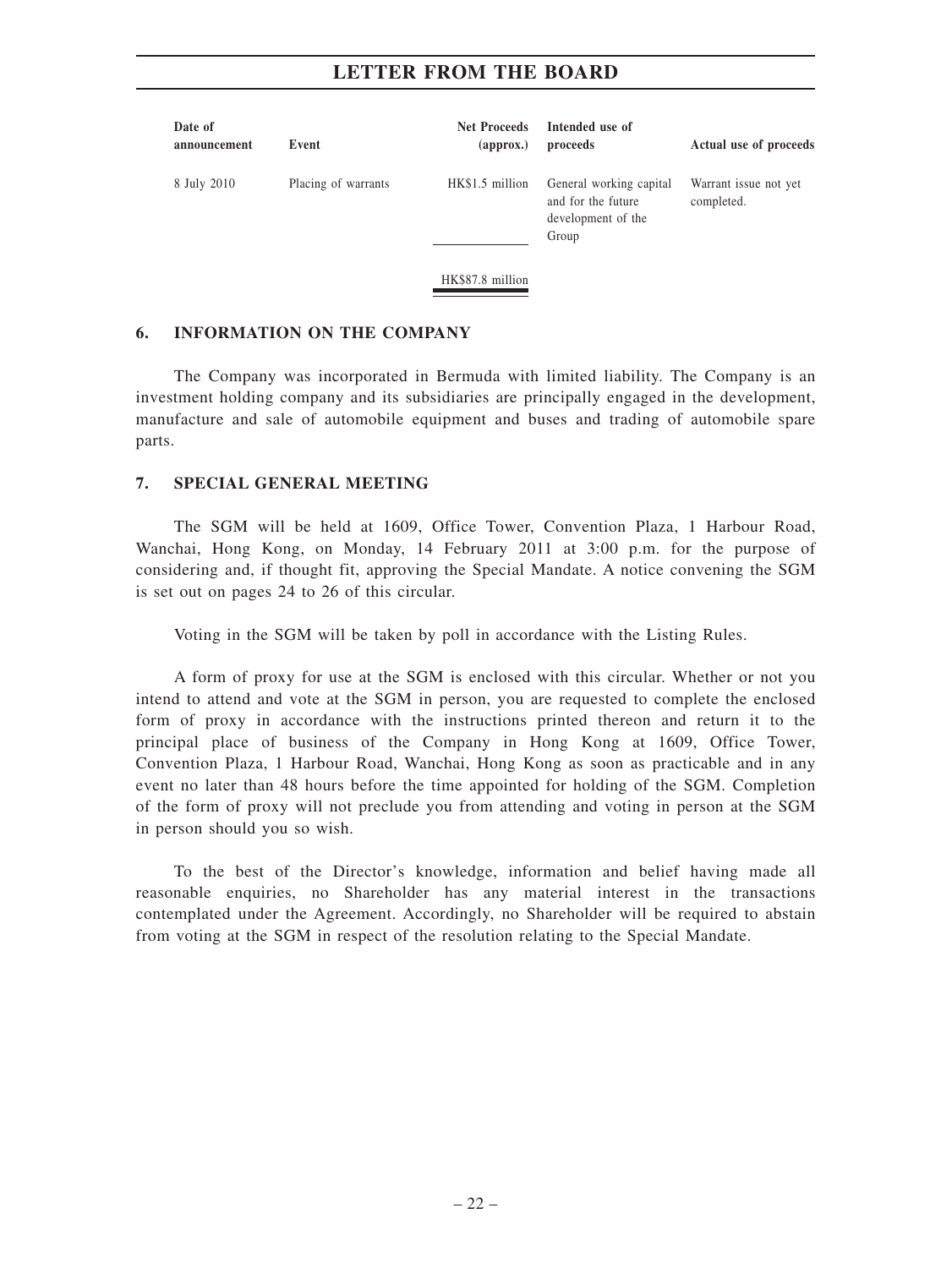### **8. RECOMMENDATION**

The Board considers that the terms of the Agreement and the transactions contemplated thereunder are fair and reasonable so far as the Shareholders are concerned and are in the interests of the Company and the Shareholders as a whole. Accordingly, the Board recommends that the Shareholders should vote in favour of the ordinary resolution to be proposed at the SGM.

> Yours faithfully, By order of the Board of **ZHONGDA INTERNATIONAL HOLDINGS LIMITED Xu Lian Guo** *Chairman*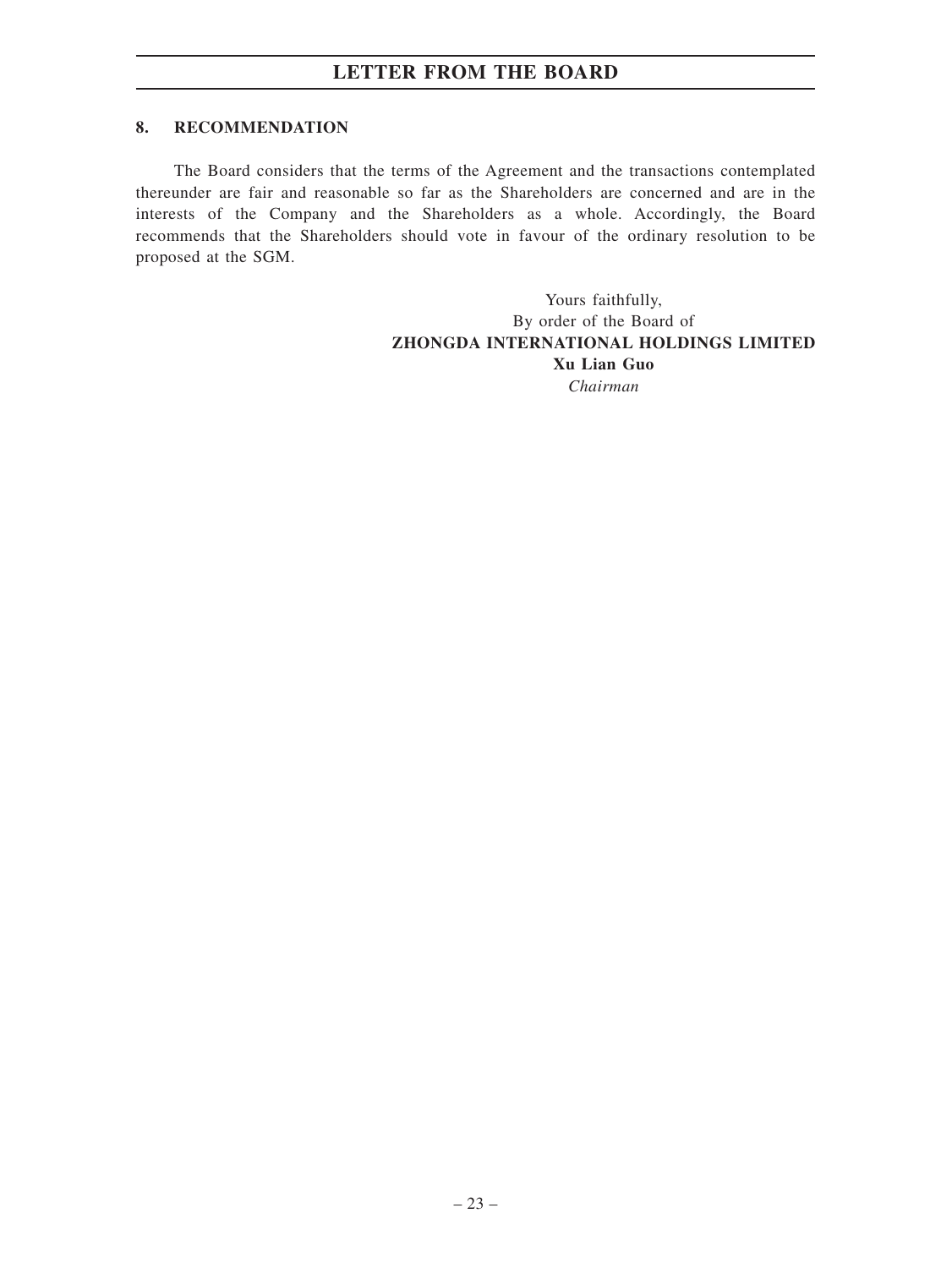## **NOTICE OF SGM**



# **ZHONGDA INTERNATIONAL HOLDINGS LIMITED**

**(中大國際控股有限公司\* )**

*(Incorporated in Bermuda with limited liability)* **(Stock Code: 00909)**

**NOTICE IS HEREBY GIVEN THAT** a special general meeting of Zhongda International Holdings Limited (the "**Company**") will be held at 1609, Office Tower, Convention Plaza, 1 Harbour Road, Wanchai, Hong Kong, on Monday, 14 February 2011 at 3:00 p.m. for the purpose of considering and, if thought fit, passing with or without modifications, the following resolution:

#### **ORDINARY RESOLUTION**

### "**THAT**

- (a) the equity line facility agreement dated 16 November 2010, as amended by the supplemental agreement dated 12 January 2011, entered into between the Company as issuer and YA Global Master SPV Ltd. (the "**Purchaser**") as purchaser (the "**ELF Agreement**"), under which the Purchaser granted the Company an option to require the Purchaser to subscribe, on the terms and subject to the conditions therein, ordinary shares in the Company with an aggregate issue price of up to HK\$275,000,000, a copy of which has been produced to the Meeting and marked "**A**" and "**B**" and initialed by the Chairman of the Meeting for the purpose of identification), the transactions contemplated thereunder and/or incidental to the ELF Agreement, and all actions taken or to be taken by the Company pursuant to it as described in the circular to the shareholders of the Company dated 24 January 2011 (the "**Circular**", a copy of which has been produced to the Meeting and marked "**C**" and initialed by the Chairman of the Meeting for the purpose of identification) be and are hereby generally and unconditionally approved, ratified and confirmed; and
- (b) conditional upon the Listing Committee of The Stock Exchange of Hong Kong Limited granting the listing of, and permission to deal in, the Draw Down Shares, the Implementation Shares and the Activation Shares (each as defined in the Circular), the directors of the Company (the "**Directors**") be and are hereby generally and specifically authorised to allot and issue (i) ordinary shares of HK\$0.10 each in the capital of the Company credited as fully paid with an aggregate issue price of up to HK\$275,000,000 and at issue prices to be determined in accordance with the terms and conditions of the ELF Agreement; (ii) up to 1,012,000 Implementation Shares; and (iii) up to 3,376,000 Activation Shares (the "**Special Mandate**"), in accordance with the terms and conditions of the ELF Agreement, and that the Draw Down Shares, the Implementation Shares

*<sup>\*</sup> For identification purposes only*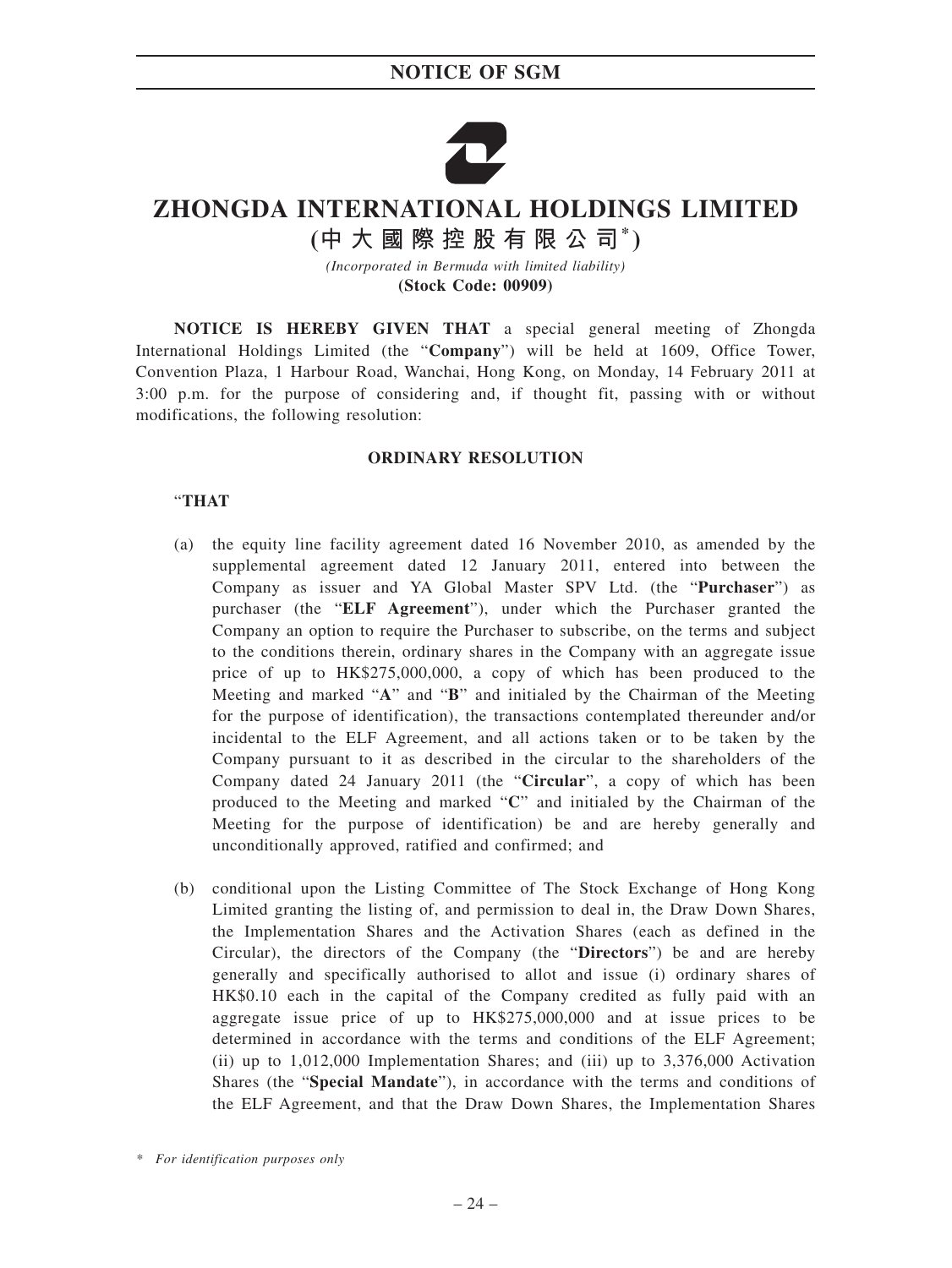## **NOTICE OF SGM**

and the Activation Shares shall, when allotted and issued, rank pari passu in all respects with all other fully-paid shares of the Company in issue on the respective dates of such allotments and issues, and that the Special Mandate is in addition to, and shall not prejudice nor revoke the existing general mandate granted to the Directors by the shareholders of the Company in the annual general meeting of the Company held on 9 July 2010 or such other general or special mandate(s) which may from time to time be granted to the Directors prior to the passing of this resolution; and

(c) any one director of the Company be and is hereby authorised for and on behalf of the Company to do all such acts and things, to sign and execute any and all agreements pursuant to and/or supplemental to the ELF Agreement and all such other documents, deeds, instruments and agreements and to take such steps as he/ she may consider necessary, appropriate, desirable or expedient to give effect to or in connection with the said agreements and/or any of the transactions contemplated thereunder or incidental to any of them and all other matters incidental thereto."

> Yours faithfully For and on behalf of **Zhongda International Holdings Limited Xu Lian Guo** *Chairman*

Hong Kong, 24 January 2011

*Principal place of business:* 1609, Office Tower, Convention Plaza, 1 Harbour Road, Wanchai, Hong Kong

*Notes:*

- (1) Any member entitled to attend and vote at the meeting is entitled to appoint another person as his proxy to attend and vote in his stead. A member who is the holder of two or more shares of the Company may appoint one or more proxies to attend and vote instead of him/her. A proxy need not be a member of the Company.
- (2) A form of proxy for use at the meeting is enclosed.
- (3) The form of proxy must be signed by you or your attorney duly authorised in writing or, in the case of a corporation, must be under its seal or the hand of an officer, attorney or other person duly authorised.
- (4) The form of proxy and the power of attorney or other authority, if any, under which it is signed or a notarially certified copy thereof must be lodged at the principal place of business of the Company at 1609, Office Tower, Convention Plaza, 1 Harbour Road, Wanchai, Hong Kong, not later than 48 hours before the time appointed for holding the meeting or any adjourned meeting (as the case may be) and in default the proxy shall not be treated as valid. Completion and return of the form of proxy shall not preclude members from attending and voting in person at the meeting or at any adjourned meeting (as the case may be) should they so wish.